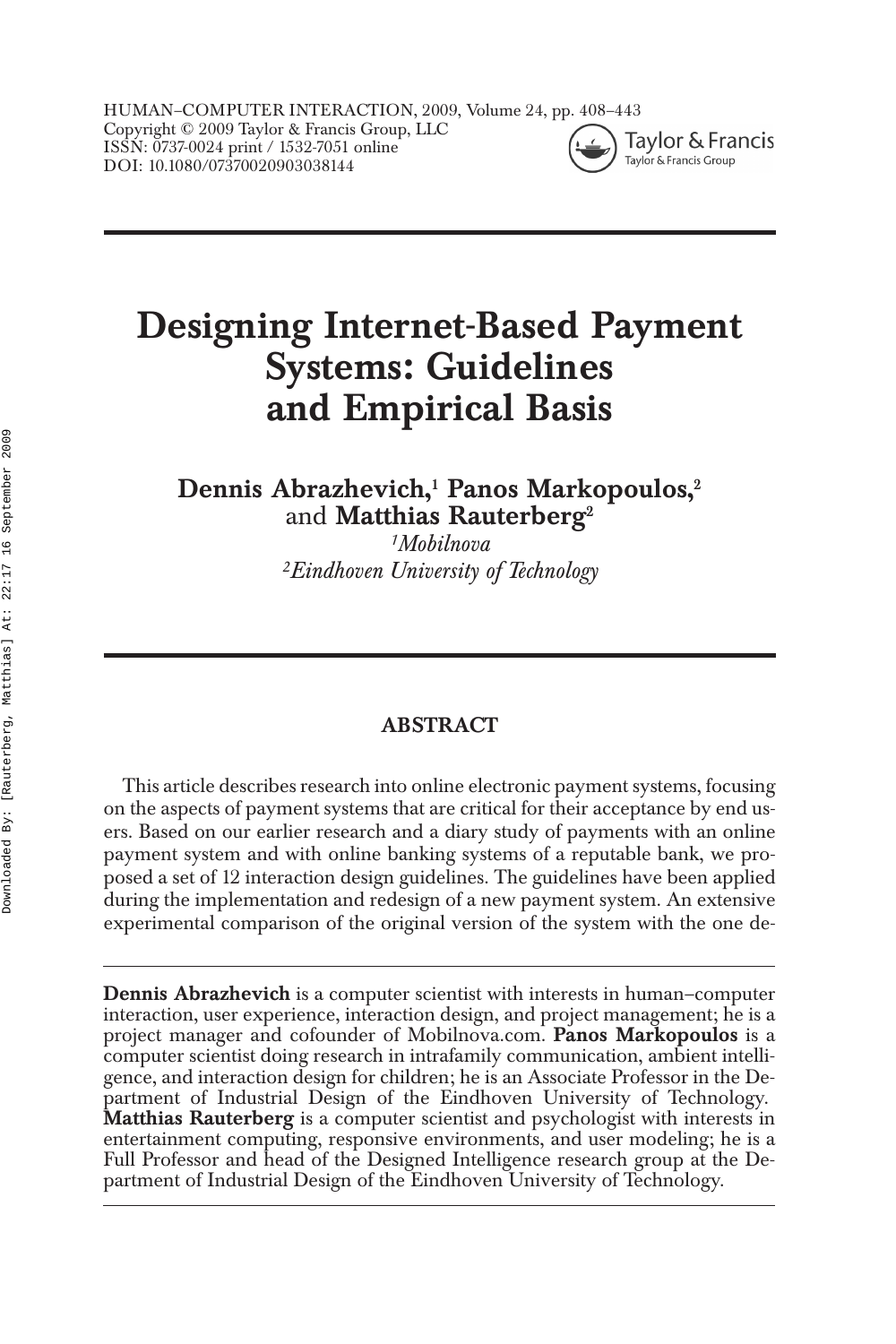#### **CONTENTS**

#### **1. INTRODUCTION**

#### **2. RESEARCH APPROACH AND OUTLINE OF THIS ARTICLE**

- **3. USER ACCEPTANCE: UNDERSTANDING AND ISSUES**
	- 3.1 The Case of Chipknip and Chipper
	- 3.2 Analysis of a Popular Online Payment System

```
4. DIARY STUDY: A QUALITATIVE INVESTIGATION OF USER
  EXPERIENCES WITH EPS
```
- 4.1. Participants
- 4.2. Process and Materials
- 4.3. Diary Study Results
- **5. DESIGN GUIDELINES**
- **6. BANKLIJN CASE STUDY: APPLICATION AND EVALUATION OF THE DESIGN GUIDELINES**
	- 6.1. The System Under Test
	- 6.2. Expert Review of the Design Guidelines
	- 6.3. Experimental Evaluation of the Design Guidelines
	- 6.4. Participants
	- 6.5. Tasks
	- 6.6. Procedure
	- 6.7. Experimental Setup
	- 6.8. Experimental Design
	- 6.9. Measures
	- 6.10.Results and Analysis
		- Results: Repeated Measures

Results: Task-Specific Measures

- 6.11.Discussion of Design Guidelines
- 6.12.Limitations of the Experimental Study
- **7. REVISED GUIDELINES FOR THE DESIGN OF ONLINE**

**PAYMENT SYSTEMS**

**8. CONTRIBUTION AND SUGGESTION FOR FUTURE WORK**

signed according to the design guidelines has provided confirmation of the relevance and adequacy of these guidelines for designing online payment systems.

## **1. INTRODUCTION**

Human–computer interaction research in the domain of E-Commerce has advanced significantly over the last 10 years, providing practical guidance in the form of design guidelines, for example, see Nielsen, Molich, Snyder, and Farrell (2000). There are also theory-motivated works describing purchasing attitudes and behavior (e.g., Koufaris, 2002), or models and methods guiding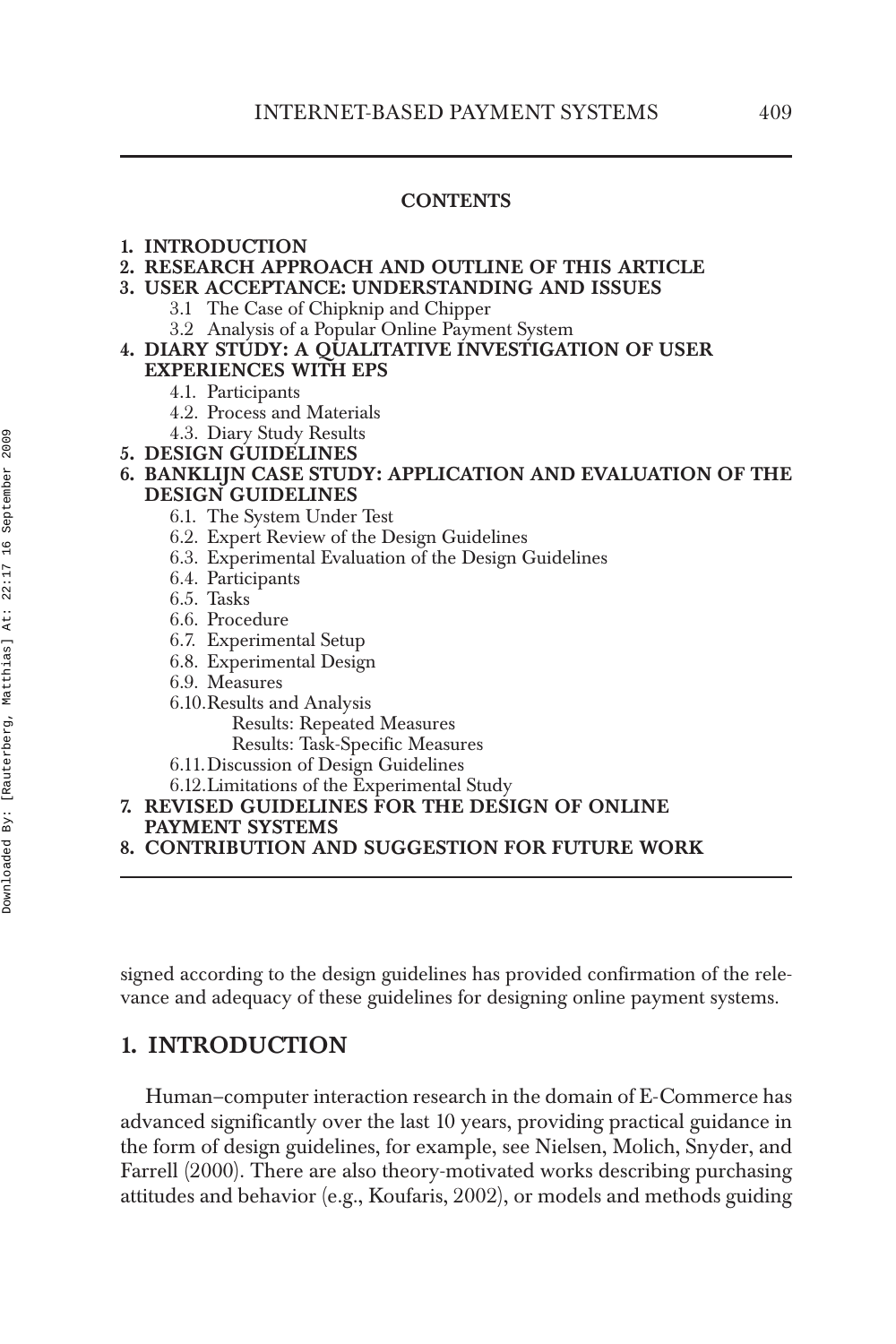the design of commercial Web sites to encourage trust on the part of customers (e.g., Cofta, 2006; Egger, 2003; Teo, Oh, Liu, & Wei, 2003). The understanding of interaction design issues in relation to E-Commerce is growing in breadth and depth together with the increasing adoption of E-Commerce by consumers across the globe.

Despite the fact that electronic commerce has reached a mainstream status and high adoption rates, its future progress is to a large extent hampered by the lack of appropriately designed Electronic Payment Systems (EPSs). According to a survey by Jupiter Research (2000), credit cards were still the dominant payment method for online purchases, accounting for up to 95% of online transactions in the United States, whereas about 85% of all Internet transactions worldwide are still transacted via credit cards that were not designed originally for the Internet (Philippsohn & Thomas, 2003). The need for new payment systems specifically designed for online transactions has been clearly identified by earlier research (Guttmann, 2003; Laudon & Traver, 2002; Lynch & Lundquist, 1996; Wayner, 1997).

Currently, the state of the art for online EPSs is far from ideal. A survey of electronic money developments by the Bank for International Settlement reports a rather low-level adoption of online EPSs, even in the most advanced countries (Bank for International Settlements [BIS], 2000; ECB, 2001). The lack of customer demand, the diversity of current technological standards, and the lack of support by financial institutions have been suggested as some of the reasons slowing down the adoption of online EPSs (ECB, 2003).

This article concerns human–computer interaction research aimed at proposing and validating interaction design guidelines for Internet-based payment systems. The work presented focuses on Business-to-Consumer (B2C) Internet E-Commerce, and specifically on online EPSs designed with the purpose of facilitating payments for consumer E-Commerce. The transactions considered are especially those related to buying goods and services that are common in B2C E-Commerce. Different payment systems may be more appropriate for different amounts of money. To limit the scope of our investigation for the domain of business to consumer E-Commerce, we do not consider large payments (typically this means larger than 1,000) that are best handled through banking systems, and small payments (typically taken to mean less than 1), or even micropayments (amounts of a fraction of a cent) for which radically different user concerns and interaction requirements dominate (Kalakota & Whinston, 1997).

## **2. RESEARCH APPROACH AND OUTLINE OF THIS ARTICLE**

Research into payment systems typically takes a business or systems perspective. To establish links between interaction design and user acceptance of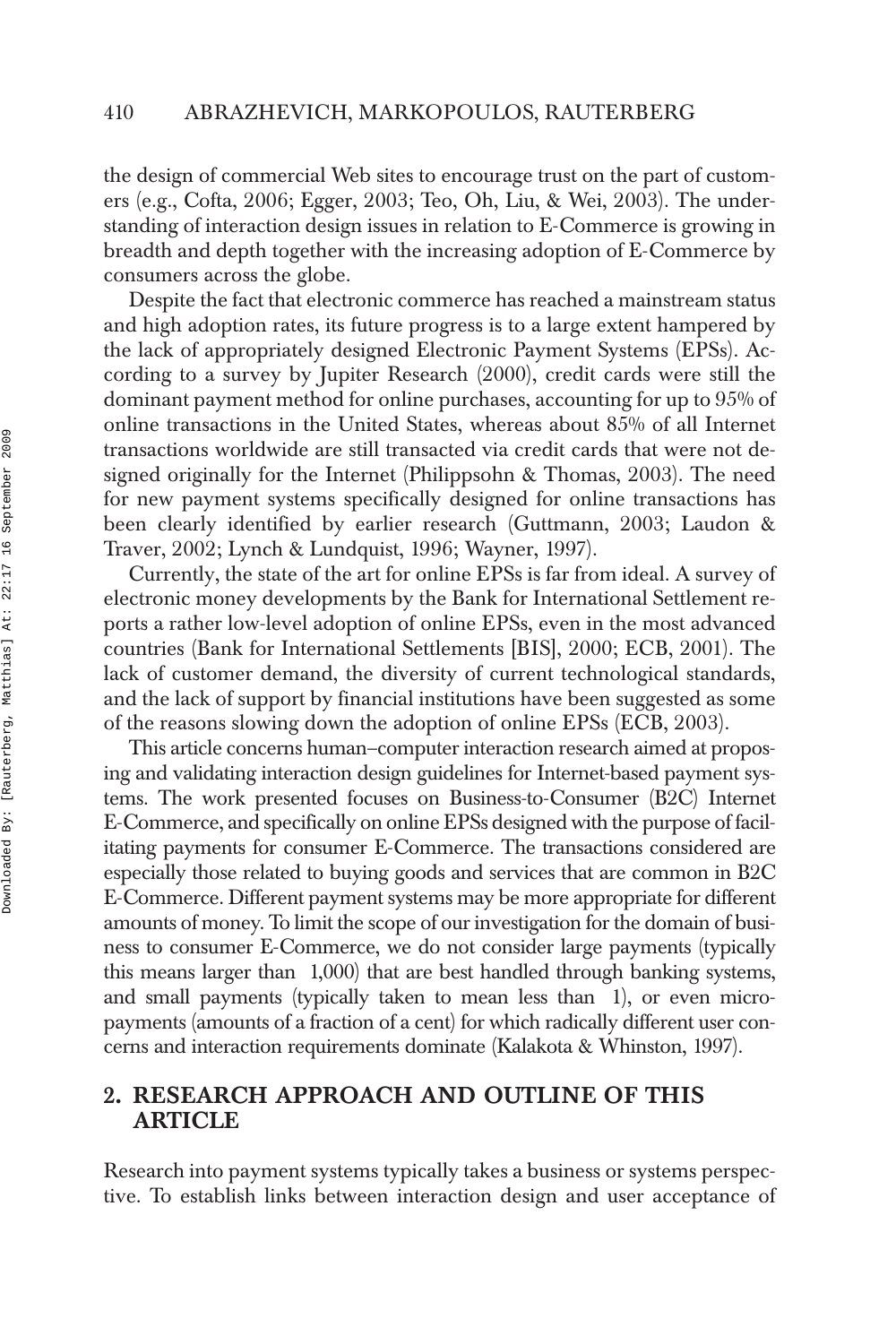these systems we adopted a research approach typical for the field of human–computer interaction (e.g., see Mackay & Fayard, 1997; Rauterberg, 2006), triangulating empirical studies, theory development, and interaction design. Still, the specific domain of payment systems poses unusual challenges; target users include potentially and hopefully as many consumers as possible, and payment is by its nature privacy and financially sensitive. Research methods each bring about their own strengths and limitations, none being sufficient on its own for our purposes: Large attitude surveys help capture attitudes representative of large consumer groups but they do not help draw causal links between system attributes and acceptance, thus requiring triangulation with in-depth qualitative research studies even though the latter may be nonrepresentative and nongeneralizable. Furthermore, linking attitudes to system characteristics is not our end goal; we need concrete interaction design advice that can be shown to be useful in practice and usable by the professionals it is intended for. Recognizing the trade-offs associated with each research method, we have opted for an eclectic approach. The research reported next took place over 4 years, combined numerous studies, triangulating different research methods, with the aim to formulate and verify interaction design guidelines for payment systems.

Initially an extensive survey of prior research was conducted leading to an initial formulation of design guidelines for payment systems. Existing payment systems were analyzed to formulate and validate these initial guidelines. Section 3.1 presents a case study analysis comparing Chipknip™ and Chipper™ (Nannery, 1998) two smart-card-based EPSs for offline use deployed in the Netherlands and discusses how the interaction design of these EPSs has influenced user acceptance and eventual adoption (or lack of). Section 3.2 discusses PayPal, a popular Internet-based payment system illustrating how applying the guidelines to improve the interaction design of this system can address known user concerns flagged in Internet forums or related publications.

In parallel to these analytical activities an attitude survey regarding payments systems was conducted in cooperation with an established Dutch consumer organization (Consumentebond). On one hand, the survey provided a representative snapshot of consumer attitudes toward existing payment systems at the time; on the other, it helped understand the relative importance for payers of different aspects of payment systems. This survey involved 1,328 respondents and was reported extensively in Abrazhevich (2001a, 2001c, 2004); its results are not repeated here, as they have been incorporated into the design guidelines that we discuss extensively next.

Although the survey was based on a large and representative sample of consumers in the Netherlands and served well to understand their attitudes, it could not provide insight into how the design of a payment system can affect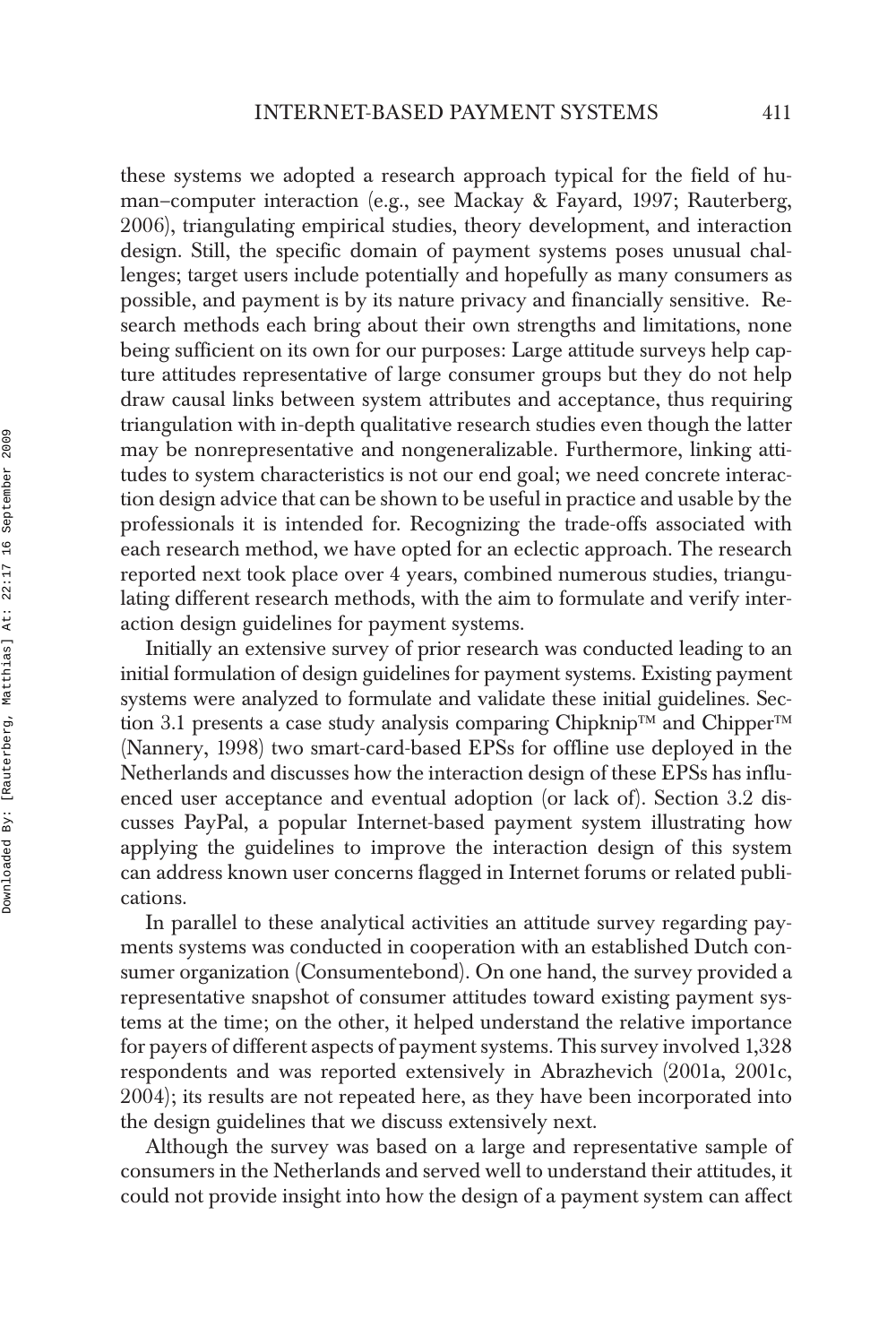these attitudes. For this reason, a detailed diary study of actual online payments with a small number of participants was conducted; some preliminary results were reported in Abrazhevich (2002); for a more extensive description readers are referred to Abrazhevich (2004).

The diary data and the data from the follow-up interviews were analyzed qualitatively aiming to draw causal links between interaction design attributes and acceptance of the payment system. As a result of this analysis, which is summarized in Section 4, we were able to articulate in a more operational form interaction design guidelines for Internet-based payment systems. By operational, we mean here that the description followed current standards for documenting interaction design guidelines with the intention to render these guidelines readable and usable to third parties and especially to professional interaction designers. Guideline descriptions included a summary, a detailed description, a summary of empirical basis, and examples of its application.

To ensure that applying these design guidelines leads to a better user performance and user acceptance of online EPSs, a case study was conducted (Section 6). This study involved two parts:

- A professional designer of payment systems used the design guidelines to evaluate a real-life online EPS, propose and carry out improvements thus identified.
- A comparative evaluation of the redesigned system versus the original version was carried out to assess the effectiveness of a subset of the design guidelines used.

It resulted in some modification and amendments to the set of guidelines, including feedback from the designer regarding their applicability and relevance. The article concludes with a summary of the guidelines as they have been shaped through the studies reported.

## **3. USER ACCEPTANCE: UNDERSTANDING AND ISSUES**

User acceptance of sensitive technology such as money-circulating payment systems is a critical aspect of the whole path of the lifecycle of payment systems. Probably the most widely known predictive model of user acceptance is the Technology Acceptance Model (Davis, Bagozzi, & Warshaw, 1989) that focuses on the usefulness and usability of an information system as factors predicting its acceptance. Later research has also shown the impact of other factors that influence acceptance, such as the social and technological context. See, for example, the unified model of acceptance by Venkatesh, Morris, Davis, and Davis (2003). Indeed, research on E-Commerce and payment systems suggests that user acceptance of online EPSs may be influenced by a number of factors and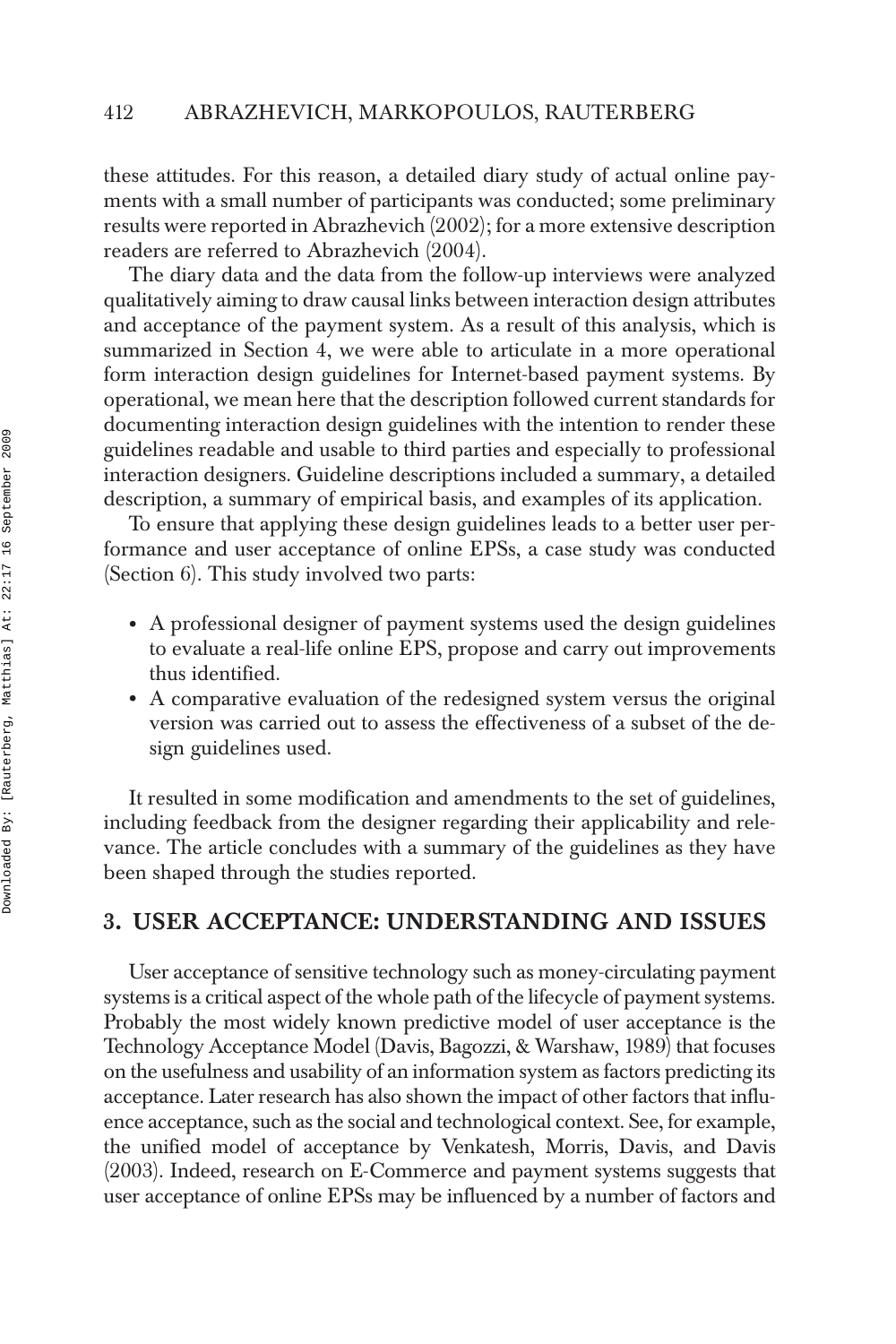parties, encompassing the social context of online EPS using the Internet, marketing, publicity, the reputation of the bank behind the system, confidence in the company operating the system and in the technology behind the system, and the convenience of the user interface—see, for example, Egger (2003), Guttmann (2003), and Kalakota and Whinston (1997).

There are several obstacles to user acceptance of online EPSs (Abrazhevich, 2001b). In comparison with traditional commercial Web sites, EPSs not only have to sell a payment service to potential users but also have to convince the users to entrust their money to a third-party institution, to rely on the payment system for their business and personal finance, and to use it frequently. To attain this high level of trust, a user-centric approach would require that, from the very beginning of the development of an online EPS, the designers should bear in mind user-related factors. This point is illustrated clearly by the case of Chipknip and Chipper presented next, which highlights user-related factors pertaining to the acceptance of an EPS.

## **3.1 The Case of Chipknip and Chipper**

The case of Chipknip and Chipper illustrates a failure of an (offline) EPS due to failure to focus on user and market needs. The Chipknip and Chipper smart card payment technologies (Nannery, 1998) were introduced in the Netherlands in the early 1990s. Both systems provided a way of handling everyday transactions involving small amounts that people would normally pay with cash. These two systems competed with each other for some time. They were incompatible, so customers could not pay with the competitor's card at points of sale, and this limited the user base for both systems (BIS, 2001). In most contexts where Chipknip and Chipper were available, payers did not feel the need for another payment system (Intermediar, 2005). Chipknip and Chipper duplicated the functions and applications of debit cards without providing significant benefits in ease of use or range of applications. They did not address the needs that smart card systems are best suited to, for example, for small payments at parking lots, vending machines, and public transport tickets machines. Further problems related to the high costs for retailers of accepting Chipknip. As a result, the union of Small and Medium Enterprises of the Netherlands threatened to boycott Chipknip (HFD, 2001). In this case, an important factor stimulating the development of EPSs—that is, the reduced operational and processing costs—was not met.

All these issues led to low acceptance of Chipper and Chipknip technologies. Eventually, Chipper International decided to stop operations and the support of Chipper in the Dutch market (BIS, 2001; Libbenga, 2001). Chipper fused with Chipknip, and although some issues have been addressed, payers are still not turning to these technologies in large numbers. In 2004,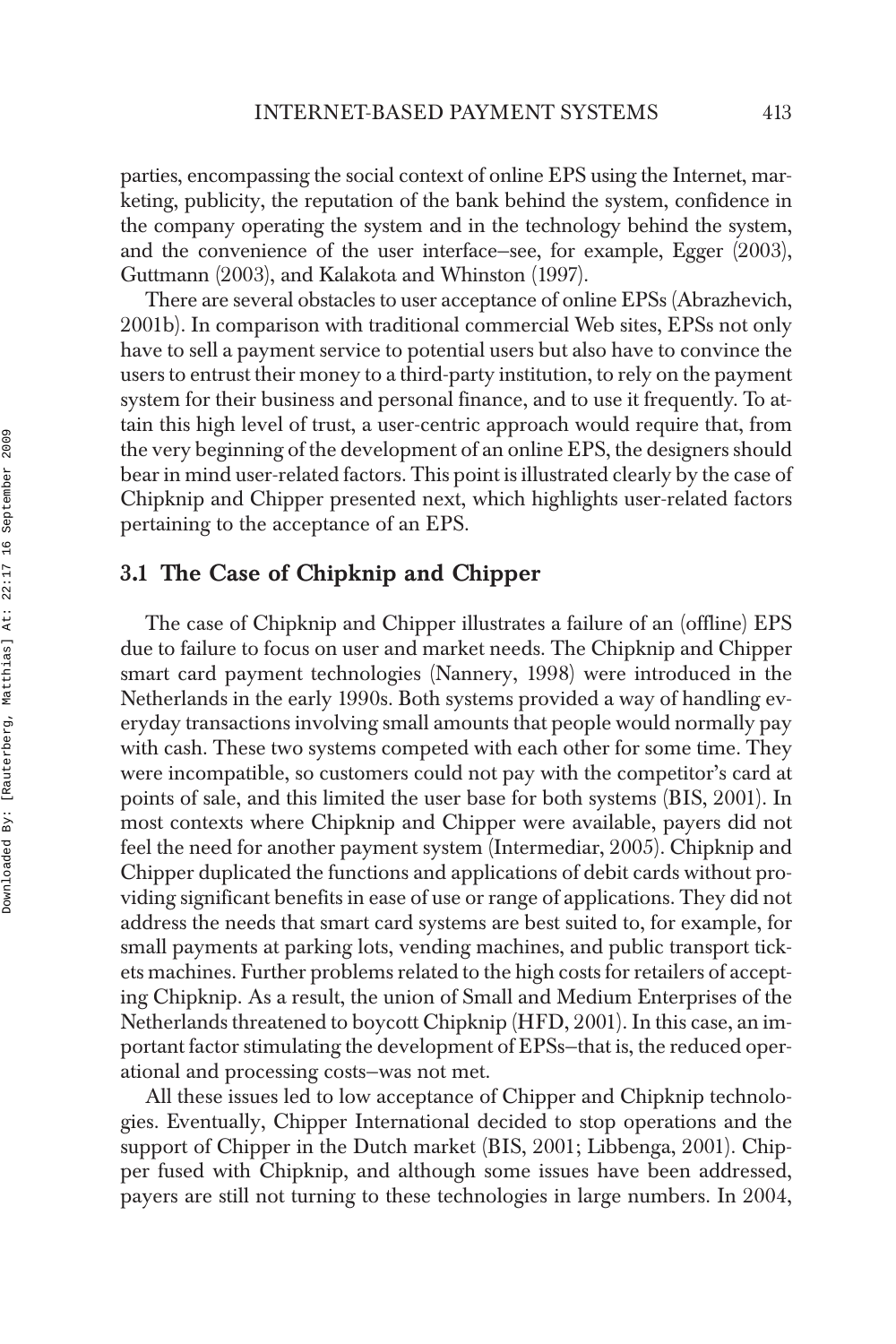only 127 million transactions were made with Chipknip, compared to 1.25 billion made with debit cards. Apparently, consumers do not use the system because they first have to load the smart card with money (which takes time and effort) and, furthermore, they are afraid to lose the card and, with it, the loaded amount (Intermediar, 2005). This example illustrates how both user and marketing factors influence the eventual success of an EPS. For the successful user-centered design of online EPSs it is important to identify how user-related factors of payment systems impact on user acceptance, and which of them can cause problems when neglected in the design process.

#### **3.2 Analysis of a Popular Online Payment System**

As an example, consider PayPal, one of the most successful online payment systems on the market in the last few years. To be able to pay and receive money, a user has to open an account with PayPal. The account can be funded with credit or debit cards, electronic wire transfers, or other means. Registered customers can transfer funds between their accounts, pay at Web sites that accept PayPal payments, and receive money from other users. PayPal is used by major online companies such as eBay and Amazon.com. At the end of 2004, PayPal had already attracted more than 80 million user accounts rising to 150 million by 2008 (see http://www.paypal.com/).

In this section we consider PayPal with respect to a list of criteria that influence user acceptance of EPSs. These criteria were derived from a literature survey on EPSs (Abrazhevich, 2001c) and an extensive questionnaire-based survey of user attitudes toward such systems. The survey involved 1,328 participants and was conducted in cooperation with a Dutch consumer organization. The main outcome is the following list of relevant criteria for user acceptance. These criteria are presented next in order of importance as reported by participants in our survey. (For more details, see Abrazhevich, 2001a, 2004).

Criterion 1: Privacy of Users. PayPal users can expect a certain level of privacy when paying directly from a PayPal account. The company claims that "PayPal is committed to protecting the privacy of our users. When you send or request money using PayPal, the only information the recipient sees is your email address, date of sign-up, and whether you have completed PayPal's verification process by confirming an account at another financial institution. Recipients never see your financial information, such as your credit card or bank account numbers" (https://www.paypal-mainstreet.com/protecting-your-privacyonline). In general, Paypal provides satisfactory safeguards for user privacy, though clearly perceived privacy will vary across user and payment contexts.

Criterion 2: Trust in the System. An important predictor of usage of Internet-based services is the degree of trust in the system (Dinev & Hart, 2003). Trust may be developed on the basis of reputation or of previous expe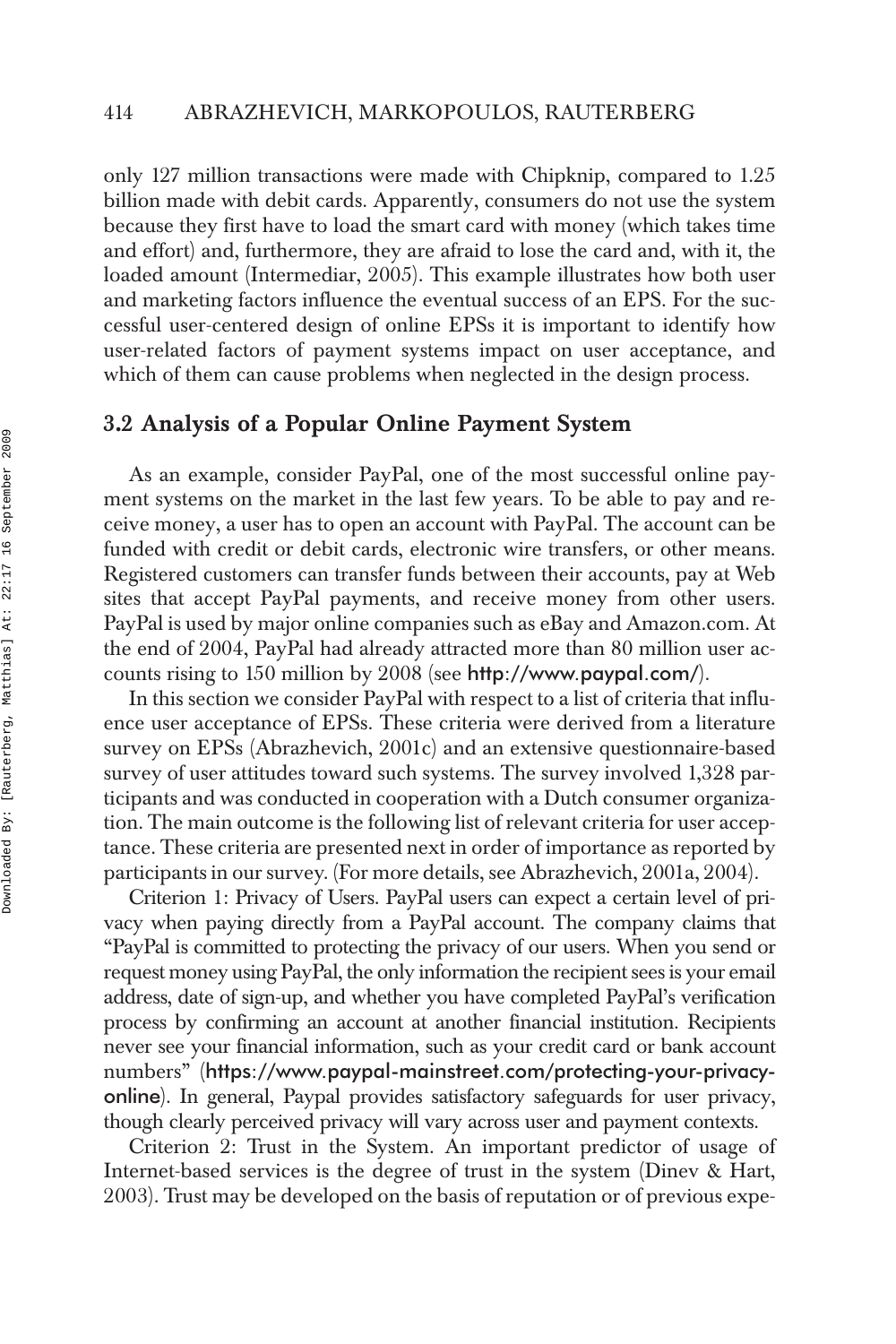riences with the system (Egger, 2003). Negative publicity regarding instances of poor performance of a payment system or incidents when governmental agencies have accessed the records of EPS operators may be very damaging to the reputation of online payment service providers and undermine user trust. In the case of PayPal, disenchanted customers have formed a number of bodies to inform and protect themselves and new users with respect to company policies and practices they consider contentious. In 2005 there were a few sites used by such groups such as www.paypalwarning.com, PayPal Victims Club at Yahoo! Groups, and www.aboutpaypal.org. Although PayPal does, in general, provide a trustworthy service, exposure of the public to such sources will result in less initial trust in PayPal than in, say, banks that enjoy a reputation for supporting traditional (non-Internet-based) financial transactions.

Criterion 3: Acceptability of the System for Sellers. Low user acceptance can also result from the experience that a particular system is not accepted by sellers as a means of payment. For this criterion, Pay Pal fares worse than more traditional means of payment. The main reasons for sellers refusing to accept PayPal payments, as reported in the aforementioned Internet communities, are periodic changes in PayPal's policy governing which products and services can be sold using the system. PayPal has been selective in associating itself with certain kinds of online businesses to protect its reputation; however, this policy has annoyed some sellers and users.

Criterion 4: Efficiency. PayPal is particularly efficient (e.g., small and micropayments are supported) in comparison with credit cards and debit cards for paying small amounts of money online. It allows transactions involving small payments or micropayments. (Transaction processing is automated, so it does not rely on expensive transaction channels such as checks, and the costs of transactions are independent of the amount paid.)

Criterion 5: Convertibility of Funds in the System. A user is able to withdraw money from the system to their check account or to request a check: "You can withdraw funds from your PayPal account by requesting an electronic funds transfer to your bank account or by requesting that a check be sent to you by U.S. mail … . Your money should become available within 3-4 business days … . You will receive an automatic email acknowledgement every time you make a request to withdraw funds" (https://www.paypal.com/ cgi-bin/helpweb?cmd=\_help). PayPal supports multiple-currency transactions. By the end of 2003 the Multiple Currencies feature of PayPal included "the ability to send and receive PayPal payments in Canadian Dollars, Euros, Pounds Sterling, or Yen, as well as U.S. Dollars" (https://www.paypal.com/ cgi-bin/helpweb?cmd=\_help). PayPal supports multiple-currency transactions. By the end of 2003 t).

Criterion 6: Accessibility for New Users/Help Facilities*.* PayPal has a well-designed help facility that describes the system in great detail, addressing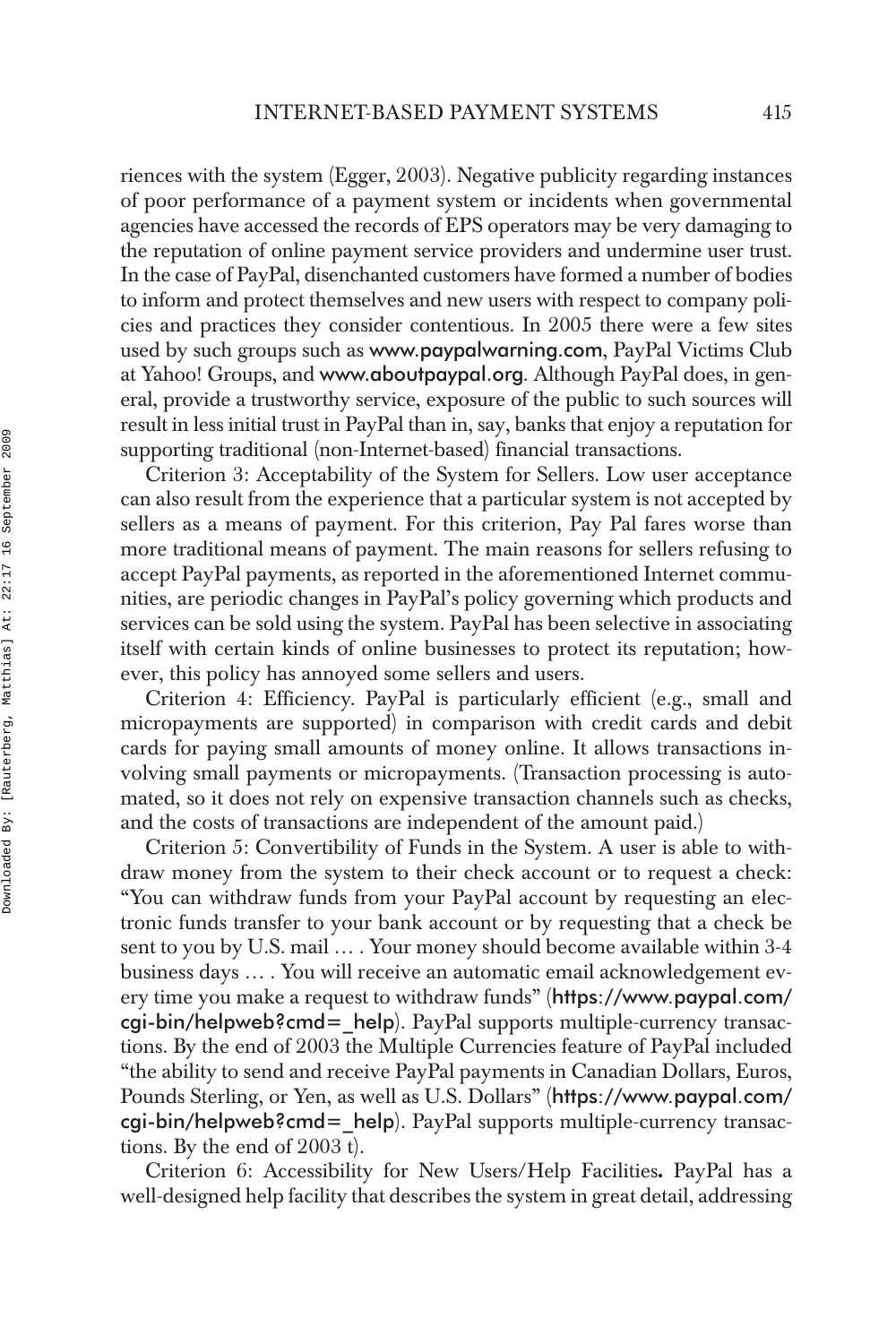#### 416 ABRAZHEVICH, MARKOPOULOS, RAUTERBERG

both new and experienced users. For instance, the relevant help section provides explanations of the measures used to ensure security. Availability of such information can be critical for enabling potential customers to decide whether they should use the system for payments (Rauterberg, 1995).

Criterion 7: Interaction Design/Usability. The interaction design of PayPal resembles that of an E-Commerce site and adheres to established usability guidelines for this type of Web site (e.g., Nielsen, Molich, Snyder & Farell, 2000). For economy of space, we do not present a full evaluation of the usability of this Web site. In the version examined at the end of 2004, there were several ways in which the usability could be improved, for example, by making the amount of money sent more prominent, by making the language simpler and more "conversational," and by marking the button effecting the payment clearly as "Send." Overall, one could think of PayPal as having adequate usability for its purpose, though several minor changes could help improve usability further.

Criterion 8: Interoperability of the System With Other Payment Technologies*.* PayPal scores well on interoperability with other payment technologies. The downside of this is that numerous perpetrators of fraud with stolen credit card information and identifications have used PayPal as a "money-laundering" system to profit from the situation that the card does not have to be presented.

## **4. DIARY STUDY: A QUALITATIVE INVESTIGATION OF USER EXPERIENCES WITH EPS**

Researchers investigating user behavior during E-Commerce activities face a substantial challenge arising from the sensitive nature of payments and money. Expressions of user attitudes are known to be poor predictors of behavior, particularly when a large number of situational factors influence this user behavior (Aizen & Fishbein, 2005). For payments, this is accentuated as was illustrated with the examples analyzed in the previous sections. Another difficulty is that when people deal with money in real life, their behavior is likely to differ drastically from that during simulated money transactions in the context of a laboratory experiment. To overcome these challenges, a diary study was conducted; this study aimed to uncover problems and positive experiences of users with EPSs during actual use and to understand what functionality they need for payments and how this should be presented to them (Abrazhevich & Markopoulos, 2002).

The study concerned five online EPSs. These are (a) "Internet Bankieren" (Postbank); (b) "Internet Bankieren" (ABN-AMRO); (c) "Electronic Banking" (ABN-AMRO), the older version of Internet Bankieren; (d) "Direct Betalen" (Rabobank); and (e) PayPal. The first four systems are components of electronic banking systems of reputable Dutch banks. In addition to electronic payments, they support many other functions such as investments, sav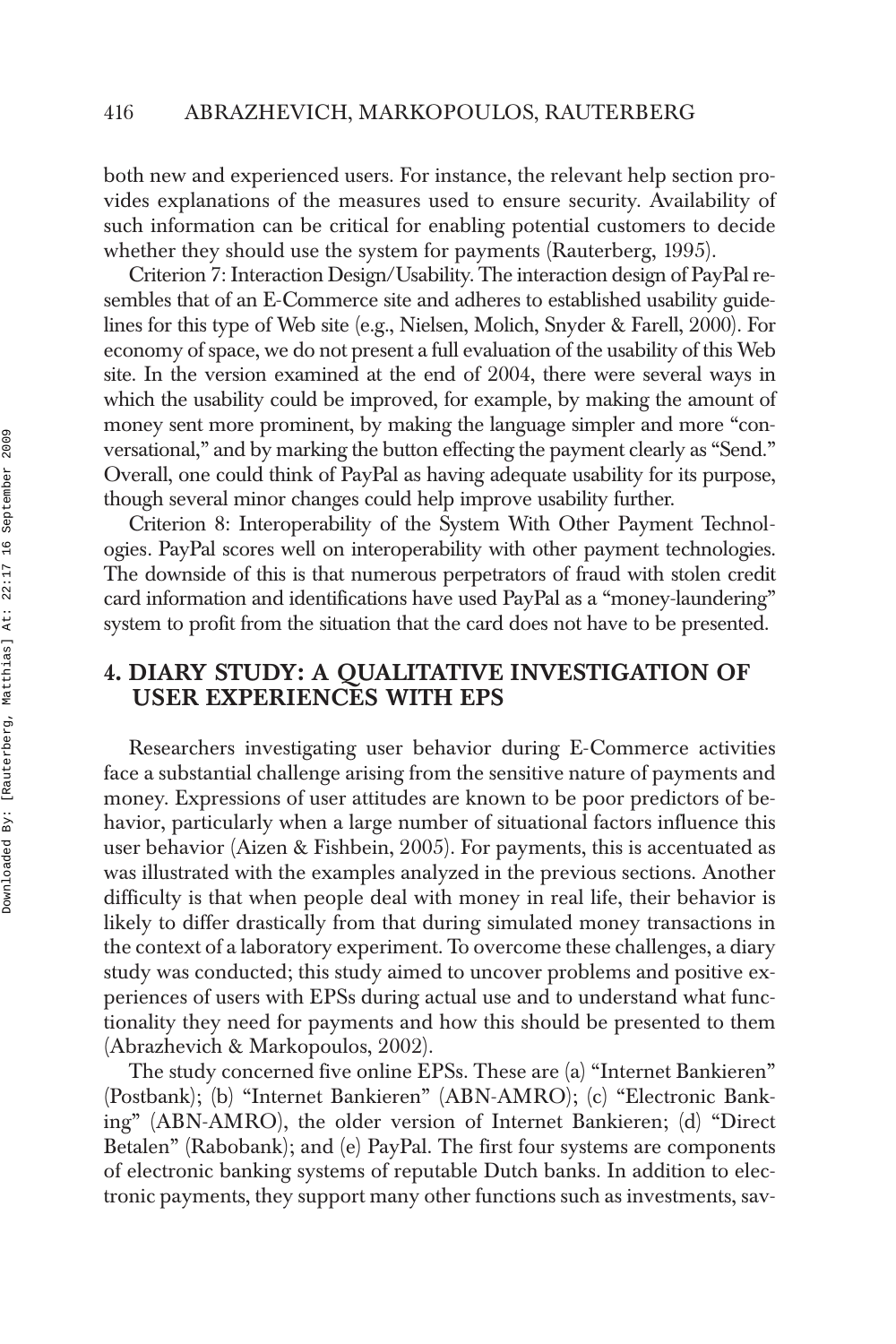ings, and other banking products. PayPal was chosen as a representative of a purely Internet online EPS; it neither is part of a banking system nor was founded by a "traditional" and established financial institution. From this viewpoint, this system provided an interesting contrast with the bank-supported payment systems.

## **4.1. Participants**

Ten participants were recruited by means of e-mail and poster advertisements, distributed at our university campus. Priority was given to finding a small set of participants who would be committed to filling in diaries for several weeks and who would be using EPSs for actual payments in a B2C context rather than just managing personal finances. Among the 10 participants, 4 were students of various departments, 4 were educational employees, and 2 were administrative workers. Five participants described themselves as experts in online activities, whereas 5 were at an intermediate level of Internet experience as measured with appropriate excerpts from the questionnaire used for the GVU (1998) World Wide Web User Survey. Four participants had moderate computer experience; the other 6 had a high level of computer experience, as measured by the relevant questionnaire by Mayhew (1999). (For more details, see Abrazhevich, 2004.)

## **4.2. Process and Materials**

The diary was given to the participants in a briefing session where the purpose of the study and the use of the data they would provide were explained, and informed consent was obtained. General information about the participants was also collected regarding demographics and experience with the Internet and payment systems. The diary consisted of several sections: instructions, a separate section where a number of open questions was asked about each payment, and a blank space for writing the diary notes. Participants were asked to fill in the provided forms after every transaction, mentioning their problems, opinions, observations, and expectations of interaction with the system in question. They were asked to record payments to online shops and payments of bills and services. Payments to friends and relatives, or mere money transfers between accounts, were excluded because of the focus of this research on B2C E-Commerce, and users were asked not to enter them in the diary. Diary items asked participants to express their impressions of privacy, trust, security, and usability. A debriefing interview lasting about 60 min was conducted after the diary had been completed, and this provided us with more elaborate comments and clarifications. Notes were taken during the interviews, which were taped and transcribed for later analysis.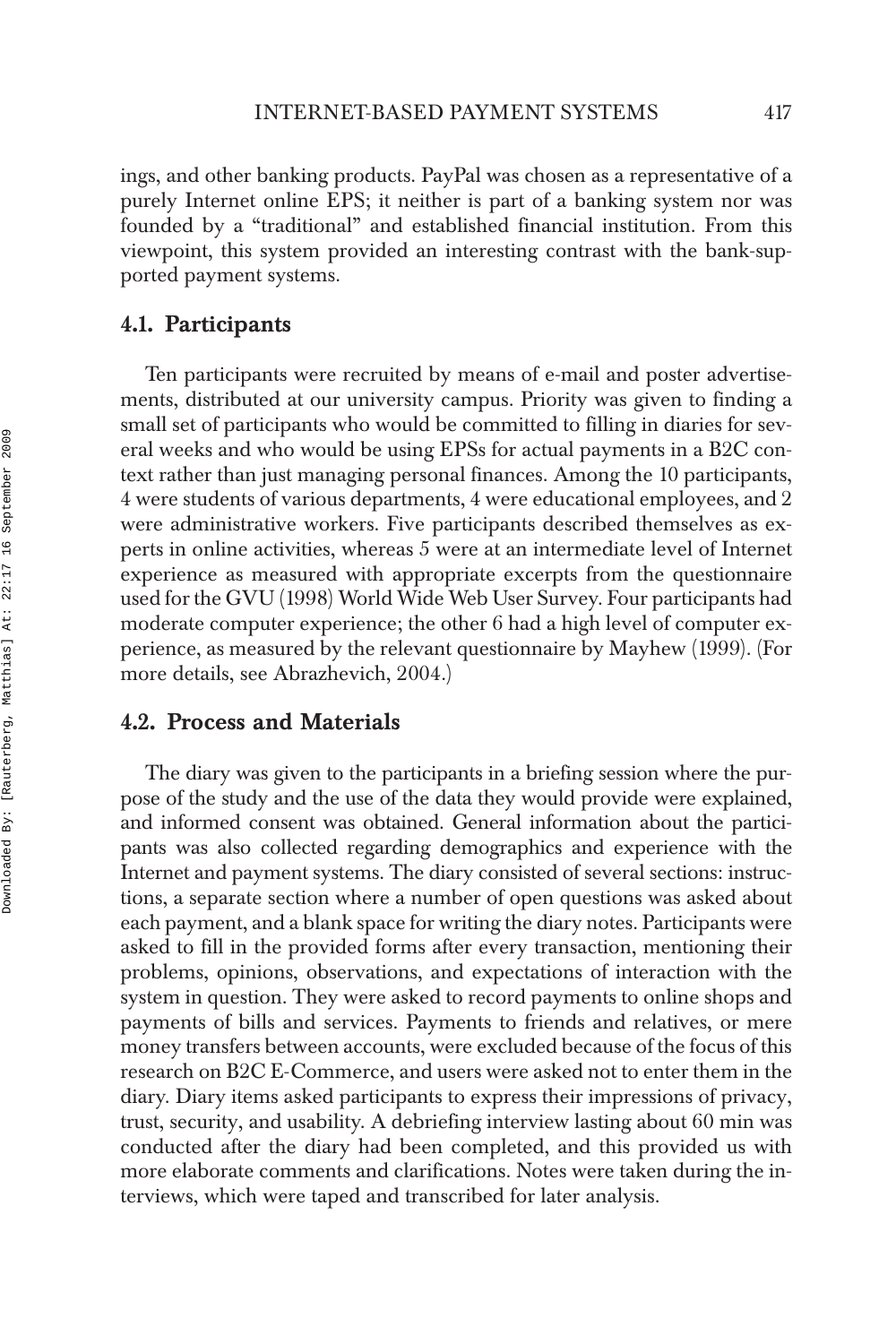#### 418 ABRAZHEVICH, MARKOPOULOS, RAUTERBERG

#### **4.3. Diary Study Results**

The periods covered by the diary study ranged from 4 to 6 weeks. The participants, taken together, performed more than 30 payment transactions. (This is a small number, but it has to be kept in mind that these were non professional users of payment systems.) They reported more than 70 problems in total (aspects of the interaction they did not like or with which they experienced difficulty) and positive findings (aspects they liked or considered successful, etc.). The aspects most frequently mentioned were that the participants trust the bank they use and that the banks do not ask for too much personal information because they already have client relationships with the participants. Analyzing the execution of the diary study, it has to be noted that the participants were fairly punctual in filling in the diaries. They accurately reported the desired number of payments and were open and willing to go into details during the debriefing interviews. The in-depth interviews did not uncover any discrepancies with the diary records. In all, a substantial amount of qualitative data was available for analysis.

The data (diary entries, notes from interviews, and interview transcripts) were analyzed following the open coding and selective coding procedures described by Strauss and Corbin (1990). The analysis identified 36 generic problem descriptions and causal explanations regarding the interaction design of the systems used. Some examples of the problems identified are summarized next.

- Informants complained about usability aspects of the payment systems, especially with regard to the registration process. Some of the security measures used (long passwords, security questions, 1-hr-long registration/installation process, multiple security codes) were found "excessive" and "annoying," and even prevented 2 participants from completing the registration.
- Inconsistency of online forms in comparison with the previous experience of the participants (e.g., different order of filling in information compared with the paper form). One payer could still not get accustomed to the electronic payment form, even after having used it for several months prior to the study.
- Some participants were worried that third parties could get access to their personal information or their money, but despite this worry they use the system. Others felt that their money is safe, but the personal information is not, and can be revealed to third parties in one way or another.
- Two participants using PayPal were apprehensive about security risks.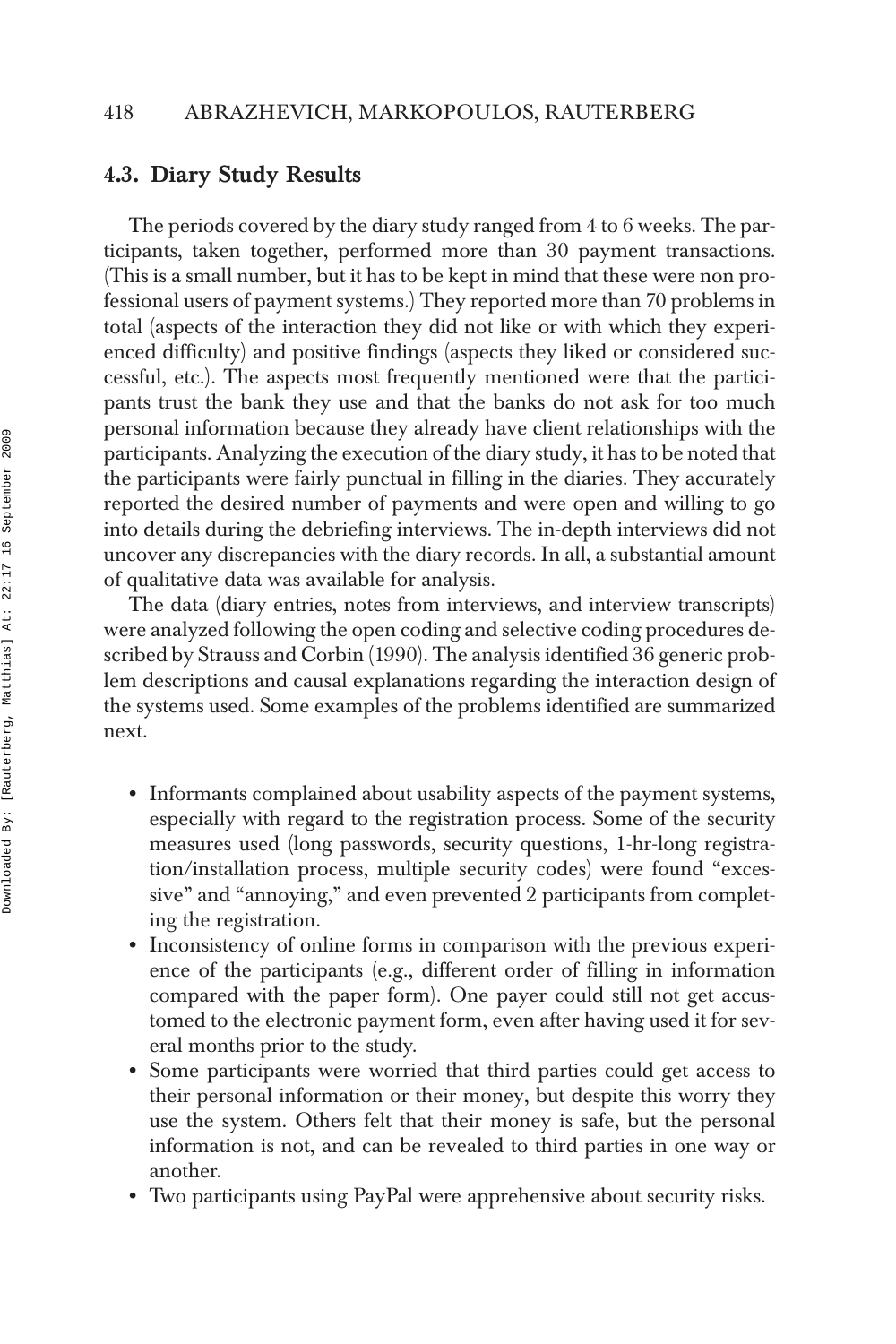• One participant did not like having to reveal her nationality and e-mail address, which was asked of her during the registration procedure; she felt these questions threatened her privacy.

Positive reports concerned the speed and efficiency of using Internetbased payment, the ability to schedule payments, and the trust toward the banking institutions behind the online payment systems.

## **5. DESIGN GUIDELINES**

Following the studies just described, it was important to summarize design recommendations in an operational form that could be applied by payment system designers. A set of 12 design guidelines (DGs) was proposed. These guidelines are described using an adaptation of the templates by Smith and Mosier (1986) and ISO 9241 (ISO, 1996) for presenting user interface design guidelines. Each DG has a title, a high-level definition, and a detailed description that includes operational recommendations listed as bullet points. A "general problem part" depicts the issues addressed by this DG template. A DG template concludes with comments by an external expert in developing EPSs and payment products that were obtained as part of the validation exercise discussed in the next section. Figure 1 presents an example in the form of the template for DG1 on "security policy." The detailed descriptions of all DGs can be found in Abrazhevich (2004). Figure 2 presents a summary of these design guidelines.

So far, no such set of guidelines has been published for the design of EPSs. There is some overlap with general guidelines for designing E-Commerce Web sites. For instance, a Nielsen-Norman Group report suggests similar guidelines on privacy, costs, and trust transference (Nielsen et al., 2000). Their guidelines ("Build on the trust customers have for existing merchants and brands" and "Link to reputable independent sources") overlap with DG6 on trust transference. Guidelines on "Fair Pricing" (e.g. "Show total cost, as soon as possible" and "Justify prices that appear odd") partially overlap with DG4 on control over the costs of the use of the EPS. The guidelines defined in the Nielsen-Norman Group report are widely applied as state of the art practice for the design of E-Commerce Web sites; however, no empirical research to demonstrate their adequacy has been published.

The DGs listed in Figure 2 address issues that are specific to payment systems but that are not covered by the guideline sets for E-Commerce mentioned already. For example, DG5, DG7, DG8, DG9, DG10, and DG12 are new and specific to the design of online EPSs. Concluding, these DGs are potentially a valuable and concrete contribution to the design of online EPSs, if their added value can be confirmed through their application.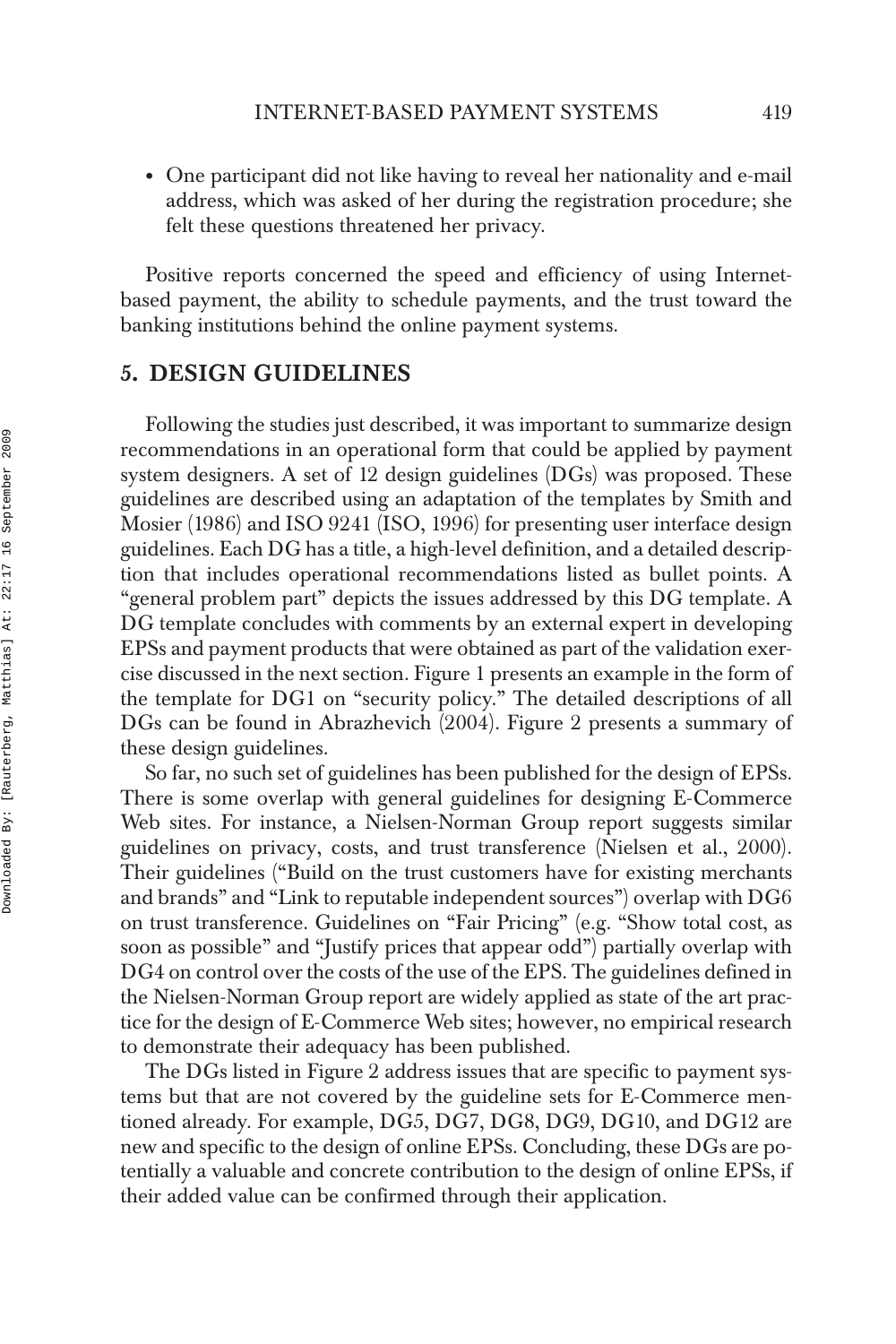*Figure 1***. Structured description of DG1 on security policy "Inform users about security measures and provide a security policy."**

DG1. Inform users about security measures, and provide a security policy. Security policy: the existence and strength of security measures used in the payment system to protect users should be clearly explained to the users. This can be done by providing information in e.g. a paper manual or online help, or by dedicating a part of the website to the security policy. Provide clear visibility of the security measures employed. This can be done by describing which security measures and technology have been implemented. Explain why the system is secure for transactions.

Provide customer support (online or telephone) on security-related issues.

Supply regular information updates on changes and upgrades in security and the security policy; show the date of the latest update.

Address security issues specific to  $1$ ) a single payment (e.g. communicate the security of transactions to the users), and to 2) the operation of the system in general (e.g. provide the capability of deactivating passwords or blocking accounts offline by phone).

If using services or technology from reputed security institutions or companies, inform the users about this cooperation, e.g. demonstrate security seals or logos of the security organisations. Explain which security measures are employed for information management and storage, provided that such information will not compromise security.

Do not try to cheat hackers by providing wrong and misleading information hackers will know the real situation via different means. The potential harm of misinforming the users may be inestimable for the reputation.

*Example:* Global Collect provides textual information in a dedicated help section describing which security solutions and measures have been implemented. It explains why the system is secure for transactions.

Since RSA 155 is cracked, does this comprimise Global Collect's security For Internet consumer payment transactions, we have low risk profile. Since the average transaction in our systems is in the order of tens of Euro's, the efforts required to crack the encryption are too high compared to the possible gain.

Source: Global Collect, July 2002.

## **Expert comments**

The comments below are by the expert consultant of the Postbank Department of New Business Technology:

This design guideline is testable by showing two different product brochures or websites (from accepting sellers).

In our test we have used:

Our trusted brand,

Brochure with information,

No [security] signs, logos.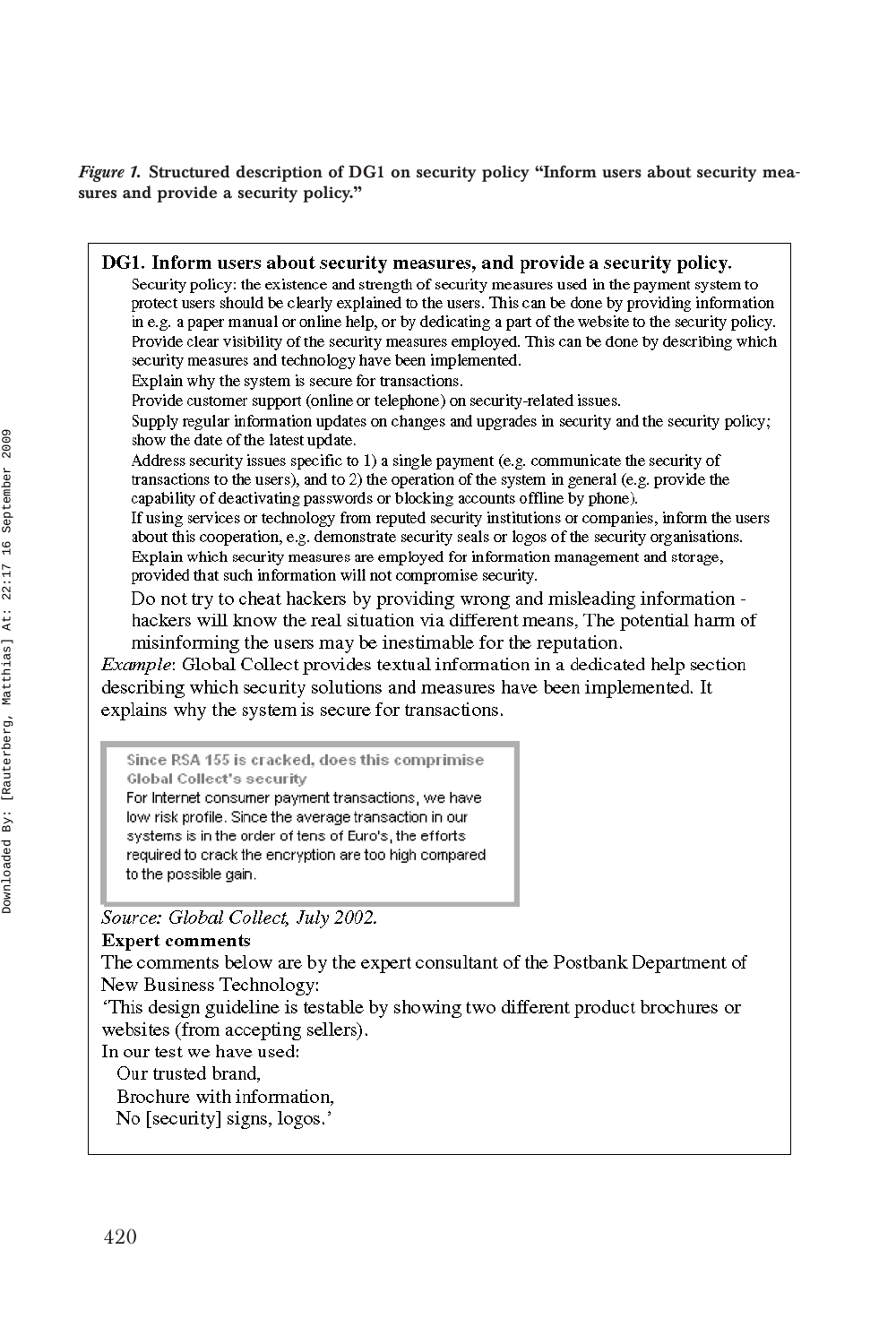*Figure 2***. Initial Set of Design Guidelines.**

| DG1             | Inform users about security measures and provide a security policy.                                           |
|-----------------|---------------------------------------------------------------------------------------------------------------|
| DG2             | Explain what types and details of personal information are to be retained, why, and<br>how they will be used. |
| DG <sub>3</sub> | Provide clear and explicit policy on privacy, and make it noticeable to users.                                |
| DG4             | Give users control over the costs of using the payment system.                                                |
|                 |                                                                                                               |
| DG5             | Allow users to control critical actions and information.                                                      |
| DG6             | Seek reputation and trust transference from reputed partners and technology                                   |
|                 | providers, and communicate trust transference to users.                                                       |
| DG7             | Take measures to address risks, and inform users about these measures.                                        |
| DG8             | Ensure that interaction with the payment system resembles users' expectations about                           |
|                 | the payment process.                                                                                          |
| DG9             | Provide features for automating payments.                                                                     |
| DG10            | Provide usable authentication.                                                                                |
| <b>DG11</b>     | Interfaces should be presented in a clear logical and understandable way.                                     |
| <b>DG12</b>     | Provide features of customization of payment environments.                                                    |
|                 |                                                                                                               |

# **6. BANKLIJN CASE STUDY: APPLICATION AND EVALUATION OF THE DESIGN GUIDELINES**

To verify the claim that the proposed DGs can actually benefit the design of online EPSs and possibly enhance their acceptance by end-users, a confirmation case study was conducted regarding the redesign of an existing payment system and the comparative evaluation of the original and the redesigned versions (Rauterberg, 1991). An existing commercial payment system was evaluated against our set of hypothesized DGs. A number of changes were made to the old system where it failed to meet the DGs, or did not meet them sufficiently. Thus a new version of the system was created, implementing the relevant changes. The two versions of the EPS were compared on the basis of user attitudes, measured by means of the questionnaire developed for this purpose. The differences between the two systems were analyzed statistically. In the sections below we describe this evaluation study in more detail.

# **6.1 The System Under Test**

The case under study was the "Postbank Betaallijn" (the Postbank Payment Line). At the time our study was proposed the system had not undergone rigorous user testing. After initiating payment orders on a seller's Web site, users interacted with both versions and authorized payments by telephone. From the user viewpoint, the system consisted of two parts, the Payphone Betaallijn and the Postbank Betaallijn. When making telephone calls, the users are first connected to the Payphone part of the system, where they can manage and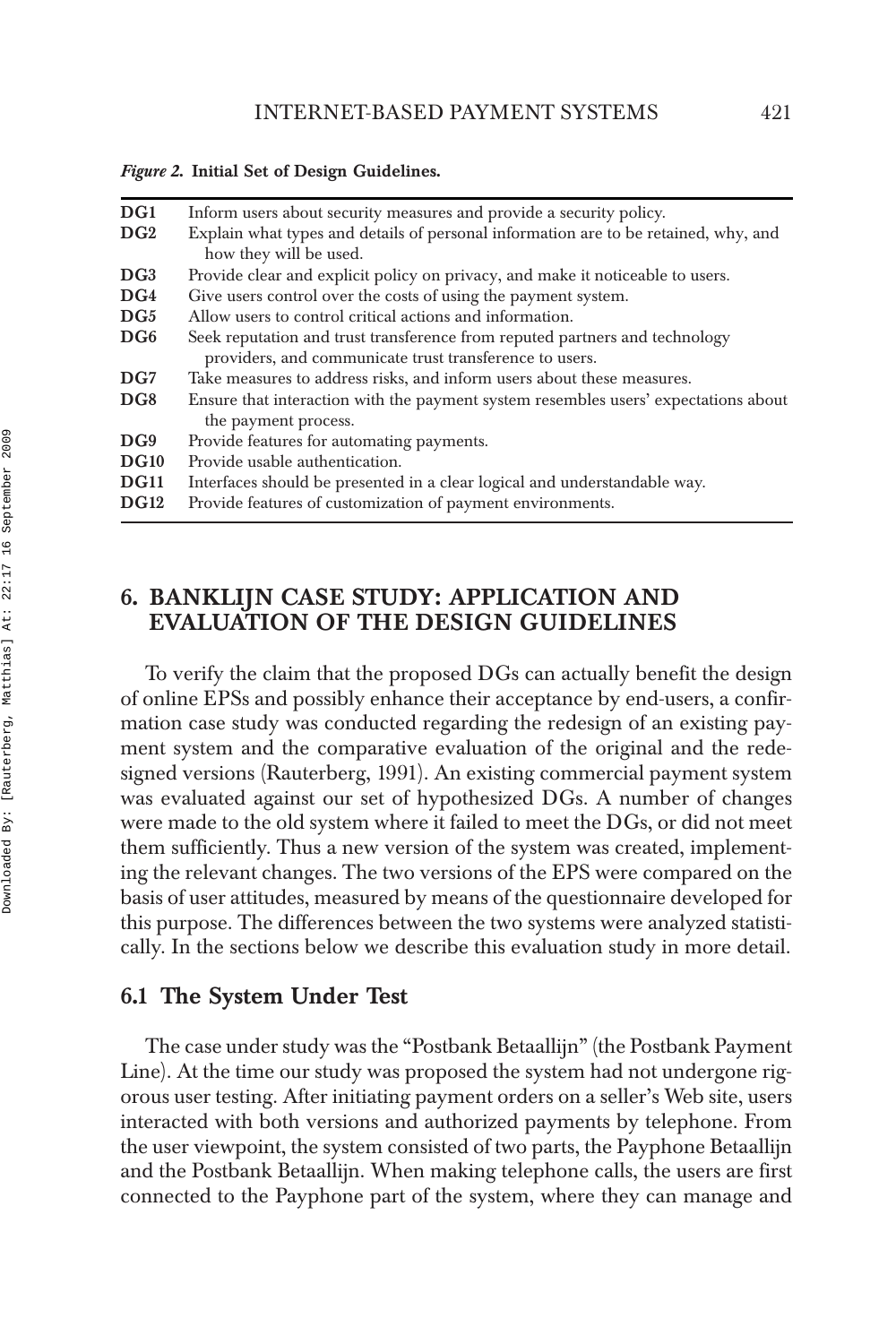confirm their orders. After the initial confirmation, the users are connected, within the same telephone call, to the Postbank's part of the system, where they can actually authorize payments.

The generic process of purchasing on the Internet with the Betaallijn works as follows.

- After selecting the products to be bought at an online shopping Web site, the customer enters his telephone number at the "checkout" of the seller's Web site. This checkout is essentially an online form where the payer enters the order and payment details and confirms the payment by submitting the form to the seller's Web site (by pressing the button "confirm payment").
- Then the customer dials the Betaallijn from the same telephone entered already at the seller's site. The customer is greeted by Payphone's part of the system. The customer's telephone number is recognized by the system, and the corresponding amount(s) for the purchases made at the Web site is/are spoken back to the customer.
- The customer interacts with the payment system via a fully automated Interactive Voice Response System. The customer selects options on a voice menu by pressing buttons on the phone that correspond to the menu options.
- After a confirmation of the order, the customer is put through to Postbank's part of the system. By entering his or her Postbank account number and the password of the Betaallijn system, the payer gives authorization to actually carry out the payment.
- If the payment is completed successfully, the confirmation of the payment is played back to the customer, describing the details of the effected payment.

For example, let us suppose that a user wants to order a wall poster for 14.95 from the Web site Posters.nl. The user proceeds to the checkout, enters his or her fixed or mobile telephone number on the Web site (e.g., 0401234567), confirms the payment, and calls the Betaallijn number (0201234567) from the telephone with the telephone number he or she has entered on the Web site (0401234567). The user will be connected to the first part of the dialogue system, Payphone IVR. The dialogue for one payment using the old system version (i.e., before the application of the design guidelines) would be of the following form, where  $S =$  the System's voice menu playback and  $U =$  User action:

S: "Welcome to the Payphone Betaallijn system for the payment of your order."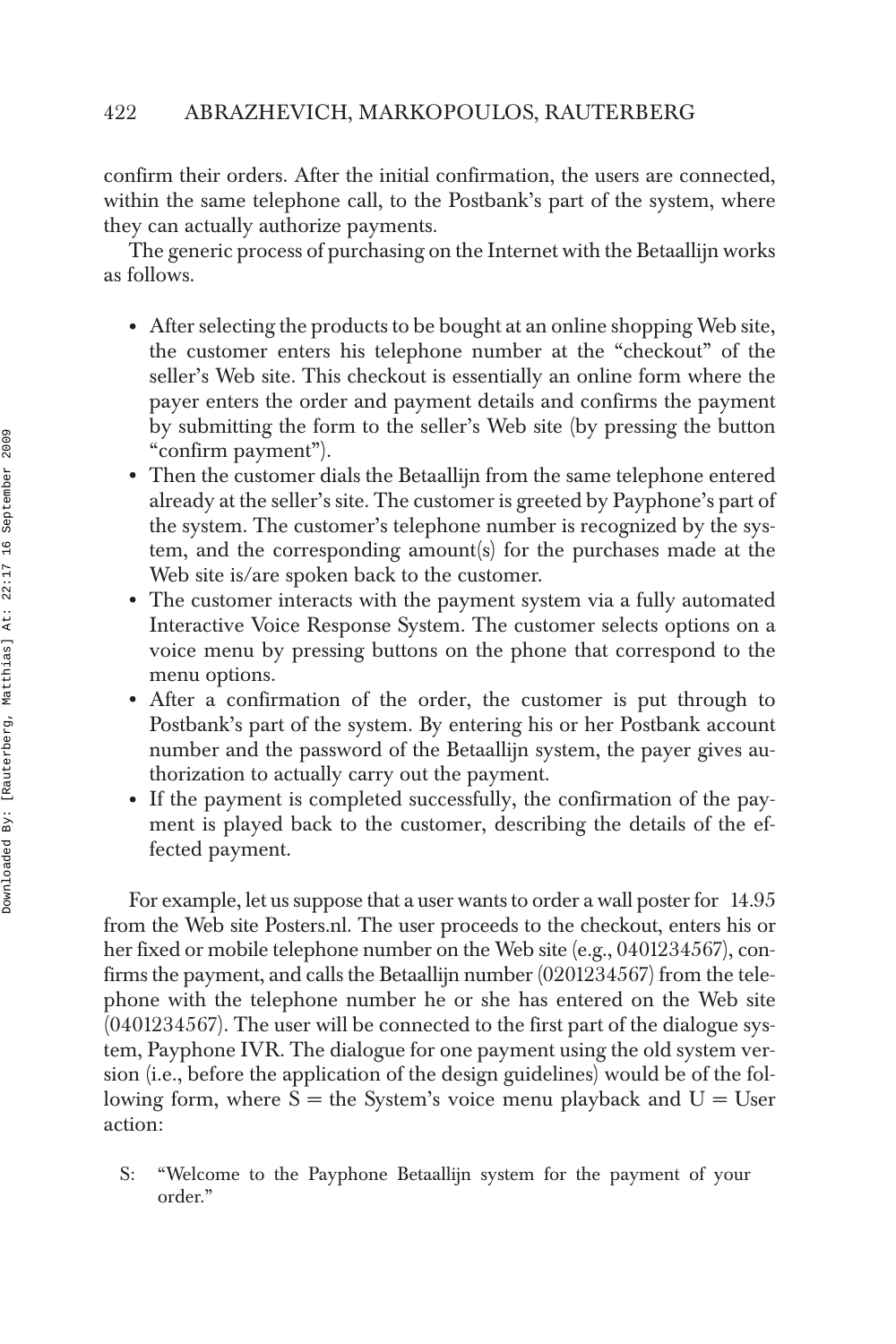"We have an order for you for the amount of 14 euros 95 cents from Posters.nl."

"To pay press 1, to repeat press 4, to cancel press 9."

- U: [By pressing 1 the user is connected to the Postbank Betaallijn IVR.]
- S: "One moment please, we are transferring you to the Postbank Betaallijn." "Welcome to the Postbank Betaallijn." "Please enter your Postbank account number."
- U: [The user enters the account number.]
- S: "Enter your PIN code."
- U: [The user enters the PIN code.]
- S: "After your confirmation the payment will be immediately processed and transferred to Posters.nl. To authorize the payment of the amount of 1Euros 95 Cents to Posters.nl press 1, to cancel the payment press 9."
- U: [The user presses 1.]
- S: "Your payment is being processed, one moment please." <Beep> "Your payment has been processed successfully. Thank you for your payment."
- U: [The user is transferred back to the first voice menu system of the Payphone Betaallijn.]
- S: "Welcome back to Payphone Betaallijn system. Your payment has been received. Thank you for your payment. There are no more orders for you. The connection will now be terminated."
- U: [At this point the user hangs up.]

The Web shop receives the confirmation of the payment from Postbank and ships the goods. The amount is immediately deducted from the user's Postbank account.

### **6.2. Expert Review of the Design Guidelines**

An expert designer of payment systems who is responsible for the development of the Postbank Betaallijn was asked to apply our design guidelines to this system and to suggest concrete design improvements. We also asked for his opinion of the usefulness of the guidelines provided. Because the reaction of only one expert was obtained, the agreement of other experts cannot be assumed.

The expert found that it was possible to evaluate their old system against most of our DGs. In particular, the expert concluded that DG1, DG4, DG5, DG6, DG7, and DG8 were applicable and that the old system already complied with these DGs in one way or another. DG2 "personal information" and DG3 "privacy policy" were considered applicable, though the Betaallijn did not comply with the guidelines because the old system was still at the test stage and not yet released. The expert questioned the feasibility of evaluating DG10 on authentication and argued that their password policy was already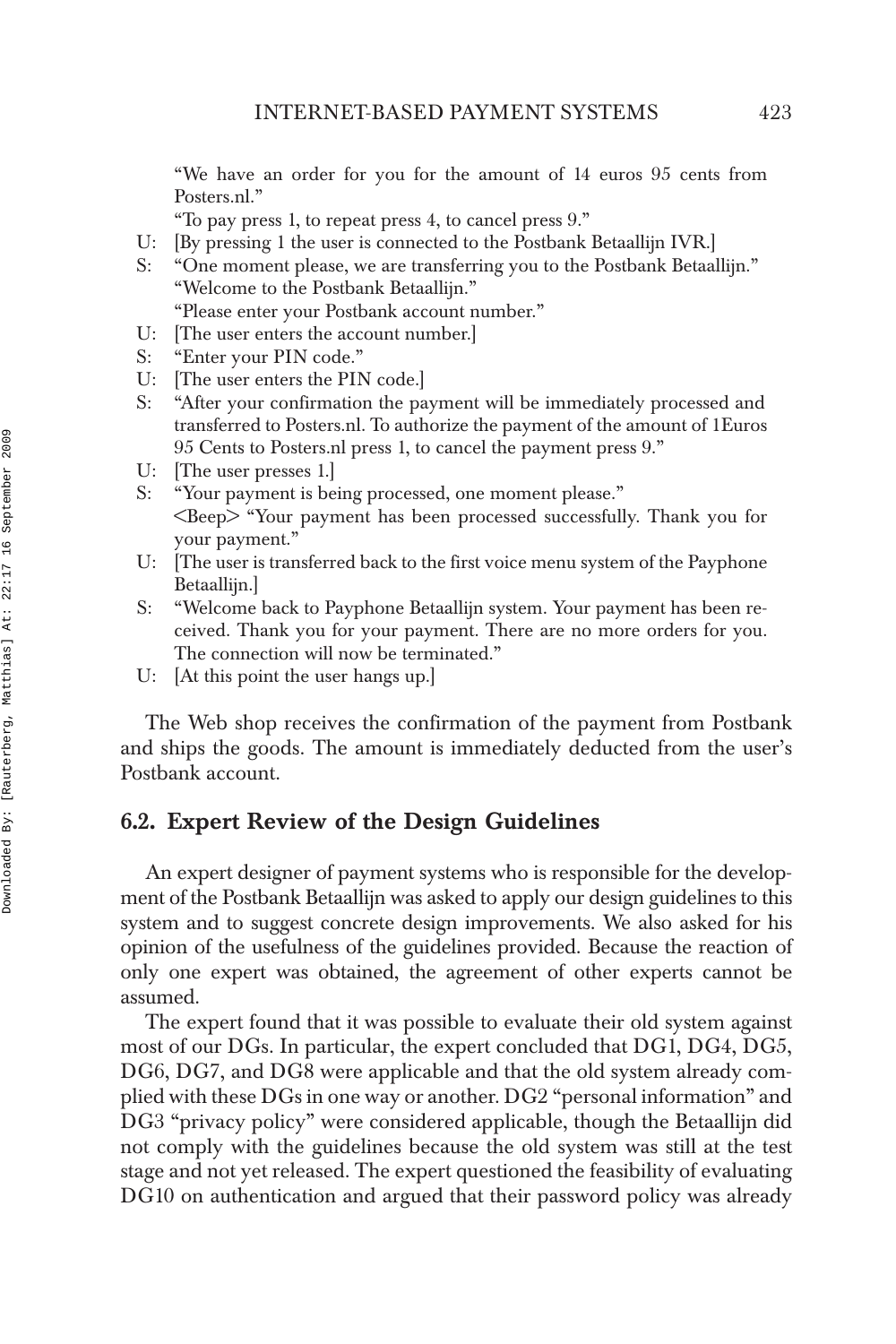an established "model used for years." The usefulness and correctness of DG10 itself was not doubted.

According to the expert, DG9 "automation of payments" was beyond the scope of the intended functionality of the new system and is more related to the domain of electronic banking than to the user interface of an online EPS. Our diary study has nevertheless clearly demonstrated that automated payments may be beneficial to users of online EPSs, so this guideline was retained for the design of the new system. The expert also considered DG11 and DG12 as very important but believed that the Betaallijn system already satisfied them, no direct improvements to the system could be proposed.

Based on the design guidelines, the expert proposed changes that were implemented in a revised version of the Postbank Betaalijn. All changes were agreed with the first author, and they were the only changes made to the system. In the rest of this article, the initial version of the system is called "old system," and the redesigned version is called "new system." Applying DG11 and DG12 did not prompt any changes to the system. The changes effected are listed per guideline in Figure 3.

DG1: *Inform users about security measures and provide a security policy. [See also DG7]* A security policy was introduced in the new system, and this policy was clearly communicated in the interface

DG2: *Explain what types and details of personal information are to be retained, why, and how they will be use.* The privacy policy in the new system explained how personal details will be used.

DG3: *Provide a clear and explicit policy on privacy, and make it known to users.* An extended privacy policy was introduced in the new system. Links to the privacy policy were added to the payment Web pages in the new system.

DG4: *Give users control over the costs of the use of the payment system.* Users of the new system are informed that they are calling a free number when they connect to the Betaallijn.

DG5: *Allow users to control critical actions and information.* The ability for users to block their password (e.g., because someone else has gotten to know it) via the interactive voice menu was introduced in the new system. This enables users to call the system access number, navigate the interactive voice menu by pressing keypad buttons suggested by the voice prompts, and block the password after confirming the desired action.

DG6: *Seek reputation and trust transference from reputed partners and technology providers, and communicate trust transference to users.* The Postbank logo was displayed on the Web site for the new system.

DG7: *Take measures to address risks, and inform users about these measures. [See also DG1]* Potential risks were addressed in the security policy of the new system. Functionality to block Betaliijn passwords was introduced.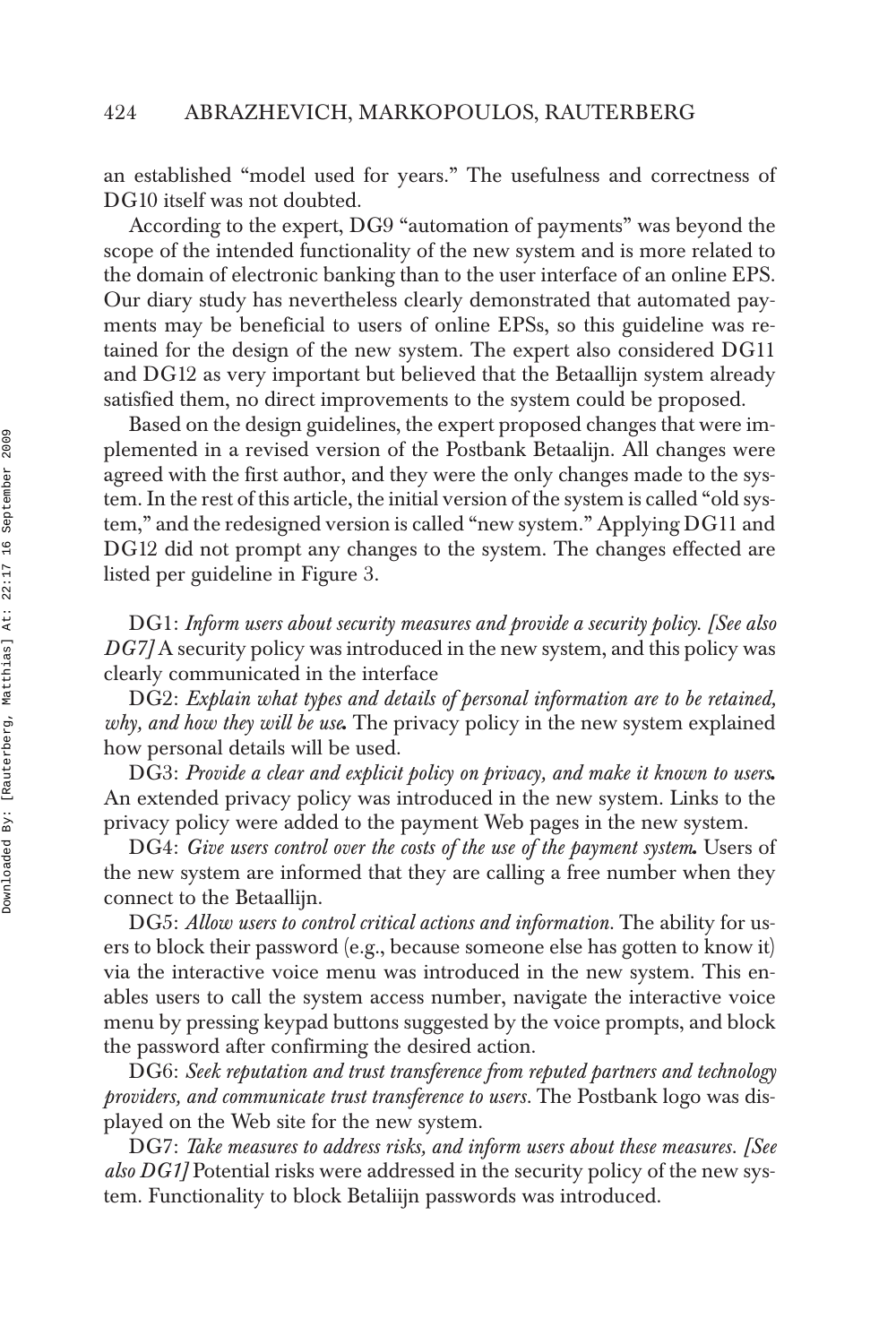| <b>DGs</b>                                             | Old System                                    | <b>New System</b>                                    | Task                                   | <b>Measure</b>                     |
|--------------------------------------------------------|-----------------------------------------------|------------------------------------------------------|----------------------------------------|------------------------------------|
| DG1. Security<br>policy for security                   | Absent or minimal                             | Added and Present                                    | $1 - 5$<br>$\overline{4}$              | RM2<br>SM4                         |
| measures<br>DG2. Privacy policy<br>at payment site     | Absent                                        | Made known on the<br>payment page                    | $1 - 5$                                | RM3                                |
| DG3. Privacy policy<br>at bank site                    | Standard Postbank<br>style                    | Made known on the<br>Postbank website                | 1                                      | SM1                                |
| DG4. Costs                                             | Paid number<br>notification                   | Free number<br>notification                          | 3<br>5                                 | SM15<br>SM16, SM17                 |
| DG5. Control of<br>critical actions<br>and information | Via customer<br>service only                  | <b>Blocking passwords</b><br>via the system          | $\overline{2}$                         | SM <sub>3</sub>                    |
| DG6. Trust transfer                                    | No (Postbank) logos<br>on the payment<br>page | Postbank logos are<br>present on the<br>payment page | 5                                      | SM7                                |
| DG7. Security<br>policy for risk<br>taking             | Absent or minimal                             | Added and Present                                    | $1 - 5$<br>$\mathcal{D}_{\mathcal{L}}$ | RM1<br>SM2                         |
| DG8. Interaction<br>design and Help<br>means           | Standard                                      | Enhanced plus help<br>information.                   | $1 - 5$<br>5                           | <b>RM4-RM10</b><br>SM <sub>8</sub> |
| DG9. Scheduled<br>payments                             | No                                            | Yes                                                  | 3                                      | $SM9-SM11$                         |
| DG9. Batch<br>payments                                 | No                                            | Yes                                                  | 5                                      | SM12-SM14                          |
| DG10. Password<br>length                               | 6                                             | $\overline{4}$                                       | 5                                      | SM <sub>6</sub>                    |
| DG10.<br>Authentication                                | 3 steps                                       | 2 steps                                              | 5                                      | SM <sub>5</sub>                    |

*Figure 3***. Changes Made to the System, the Corresponding Design Guidelines, the Tasks Designed to Test These Changes, and the Dependent Measures.**

*Note.* See Section 6.9 for more details.  $RM$  = repeated measure;  $SM$  = specific measure.

DG8: *Ensure that interaction with the payment system resembles users' expectations about the payment process.* This design guideline presupposes that the interaction process could be presented to users in a familiar way. In this respect, the Betaallijn is similar to the existing Postbank telephone banking system. It was hoped that the aforementioned changes introduced by the DGs would result in a better interaction design and improved usability of the redesigned system. For users for whom the operation of the system is not intuitive, a more detailed explanation of how the new system operates was provided in the online help and as a paper brochure.

DG9: *Provide features for automating payments.* A function for multiple (batch) payments was implemented to allow users to make several payments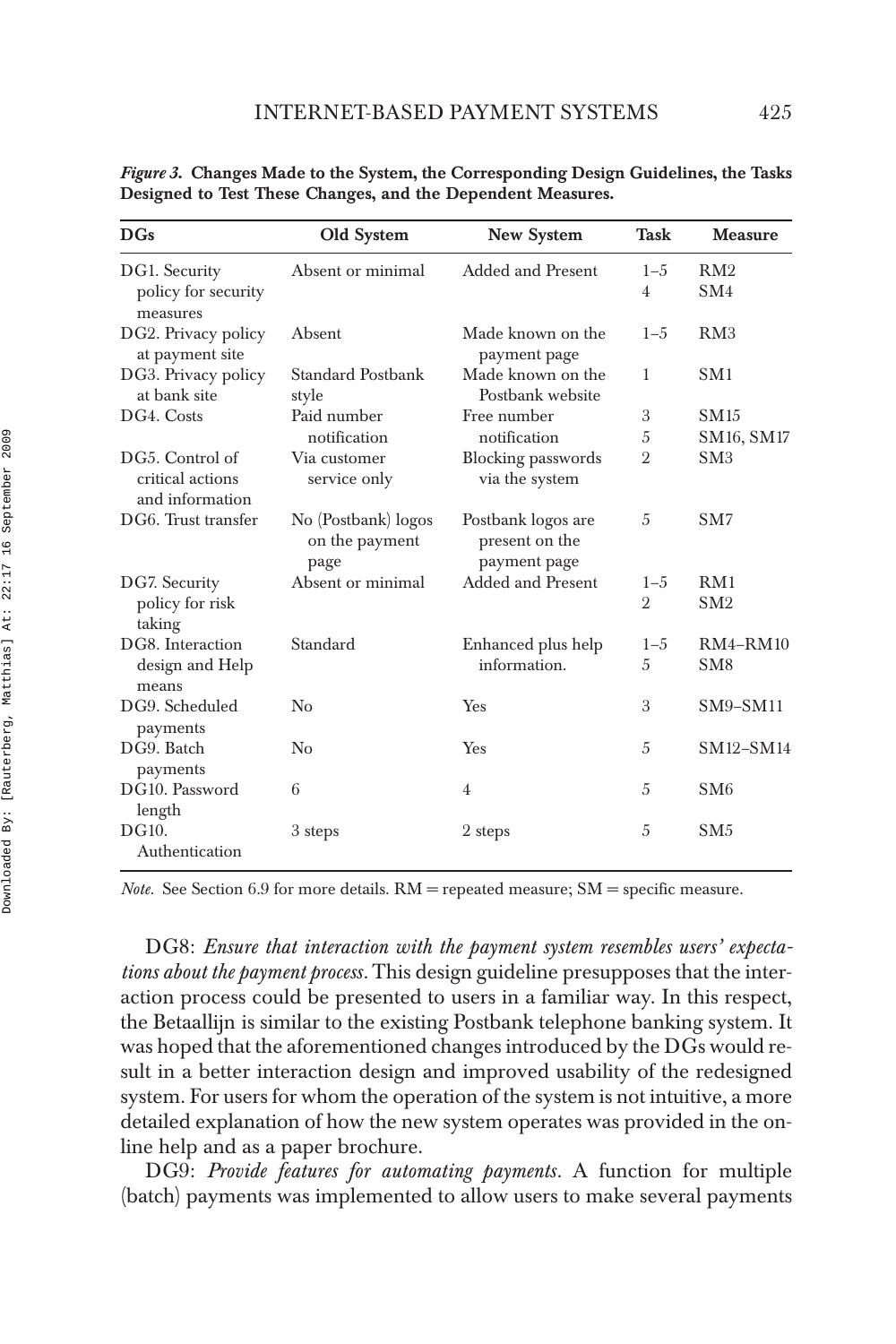#### 426 ABRAZHEVICH, MARKOPOULOS, RAUTERBERG

with one authorization. A function for scheduled payments was implemented to allow users to set a future date for effecting payments.

DG10: *Provide usable authentication.* The password length was changed: The PIN code for authorization was reduced from six to four digits in the new system. The authentication process was made simpler: The number of confirmations of a payment was reduced from three to two steps in the new system.

## **6.3. Experimental Evaluation of the Design Guidelines**

A laboratory experiment was set up in which participants had to use the two systems to pay for a few online purchases. The two systems were compared in terms of user attitudes (measured by means of the questionnaire developed for this purpose). The differences between the two systems were analyzed statistically.

Our main hypothesis suggests that the application of our design guidelines will result in a difference in the attitude of users towards the two versions of the system.

#### **6.4. Participants**

The 46 participants were recruited by the Postbank call center from among the bank's clients who were already familiar with the existing Postbank EPSs (e.g. Girofoon, Girotel). All participants had a good understanding of English. In general, both samples were well balanced in representing most user categories. Within the constraints of availability and scheduling the participants were divided into two groups attempting to balance them with respect to the demographic variables: age, gender, experience with Internet payment systems, yearly income, and computer experience. Twenty-five participants used the old system, and 21 used the new system.

#### **6.5. Tasks**

Participants were provided with a short (10-min) introduction to the system. They were told that Betaallijn is a Postbank system for Internet payments that allows them to make payments online via a Postbank bank account. Participants were informed that the study was aimed at understanding their attitudes, opinions, impressions, and feelings about Betaallijn. Participants were given the following instructions regarding their test tasks:

Task 1**.** Please browse Posters.nl Web site, select and pay for an item that you would like to purchase.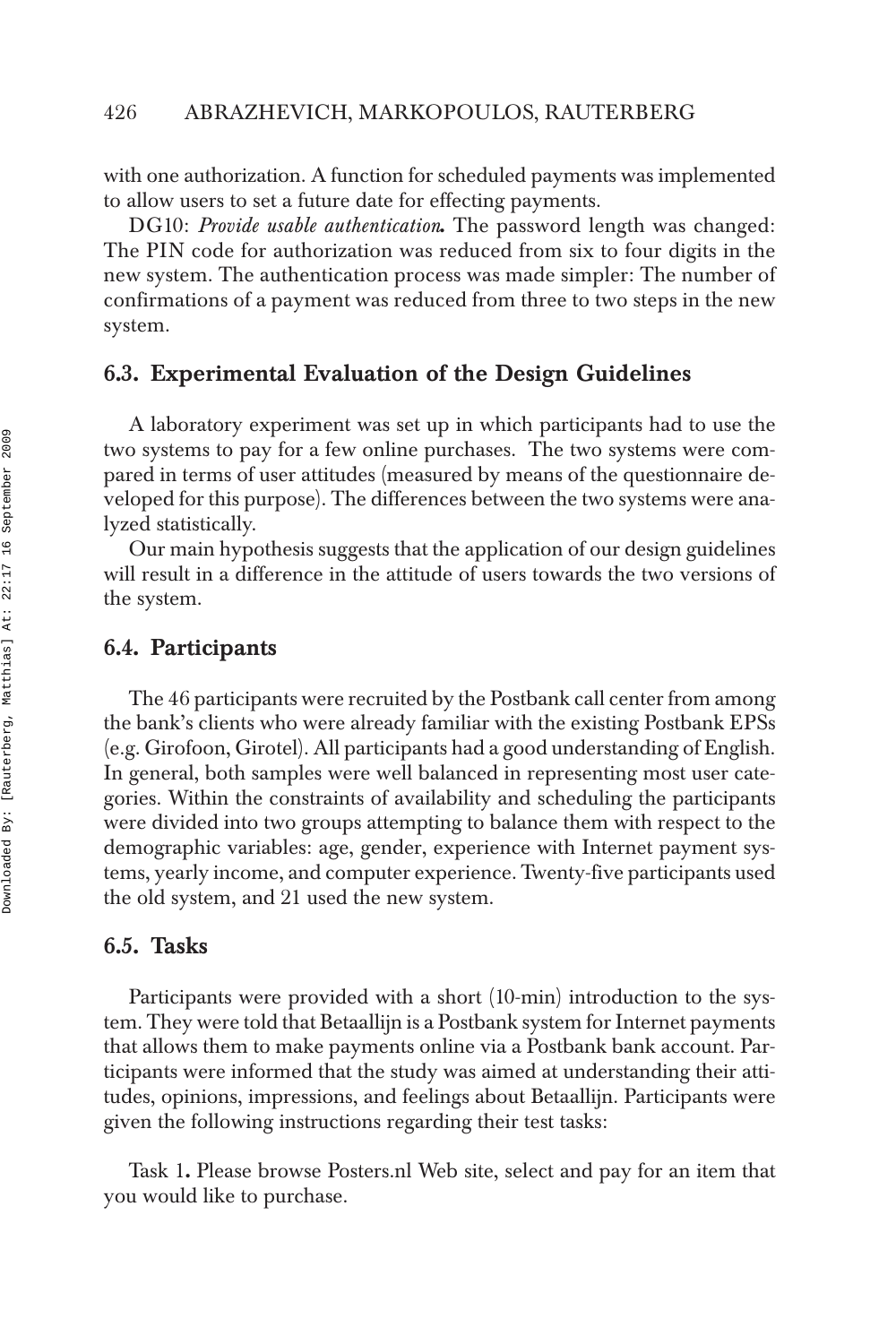Task 2**.** Suppose you suspect that the PIN-code (payment code) of your account has been stolen. Please find the best way to block your payment code, so that no one else can use it anymore.

Task 3**.** Suppose you have to pay rent for your house for a certain period of time. Please find the best way to arrange to pay rent of 100 per month for 2 months (e.g. April and May). The rent has to be paid on the first day of the month, and should not be paid in one payment, but for each month separately.

Task 4**.** Suppose that the PIN code of your account has been blocked and you would like to reactivate it. Please find out what would be the best way to reactivate the account. [*Note*. The users were asked only to find out how to do the task without actually doing so, since the reactivation of the test account would have required a physical or postal communication with customer service, which could not be simulated meaningfully in our experiment.]

Task 5**.** Suppose that you have to make 3 or 4 payments. Please go to *Posters.nl* website, and select 3 or 4 items to purchase. Pay for these items in a way you think is the quickest and most efficient.

Although participants could not be assumed to be interested in spending their participant fee to purchase posters, the realism of the task allows us to assume that they were interested in carefully and correctly executing the payment itself, so the payment was real as far as they were concerned. Note, that eventually no amount of money was deducted from their participant fee.

## **6.6. Procedure**

During the introduction, a couple of examples were given to illustrate how Betaallijn works. Participants were told how to select products and how to make payments at the Web site, and they were instructed on how to use the telephone. The users of the old system called the Betaallijn from the laboratory telephone and were informed by the system that they were calling a paid number. They had been told by the experimenter in advance that the connection costs would be deducted from their participation fee to encourage them to think of the number as a paid one and to make them as cost-conscious as for real-life payments. (No costs were actually deducted after the experiment.)

The participants were shown the Postbank Betaallijn Web site and given a paper brochure describing how the system works. This information was available for the participants if needed, but they were not obliged to read it beforehand. In this way we intended to emulate a real-life situation, for example, at home, where the users would refer to help only in the case of problems.

The participants were given the tasks and questionnaires in paper form and were instructed to fill in parts of the questionnaire after every task. They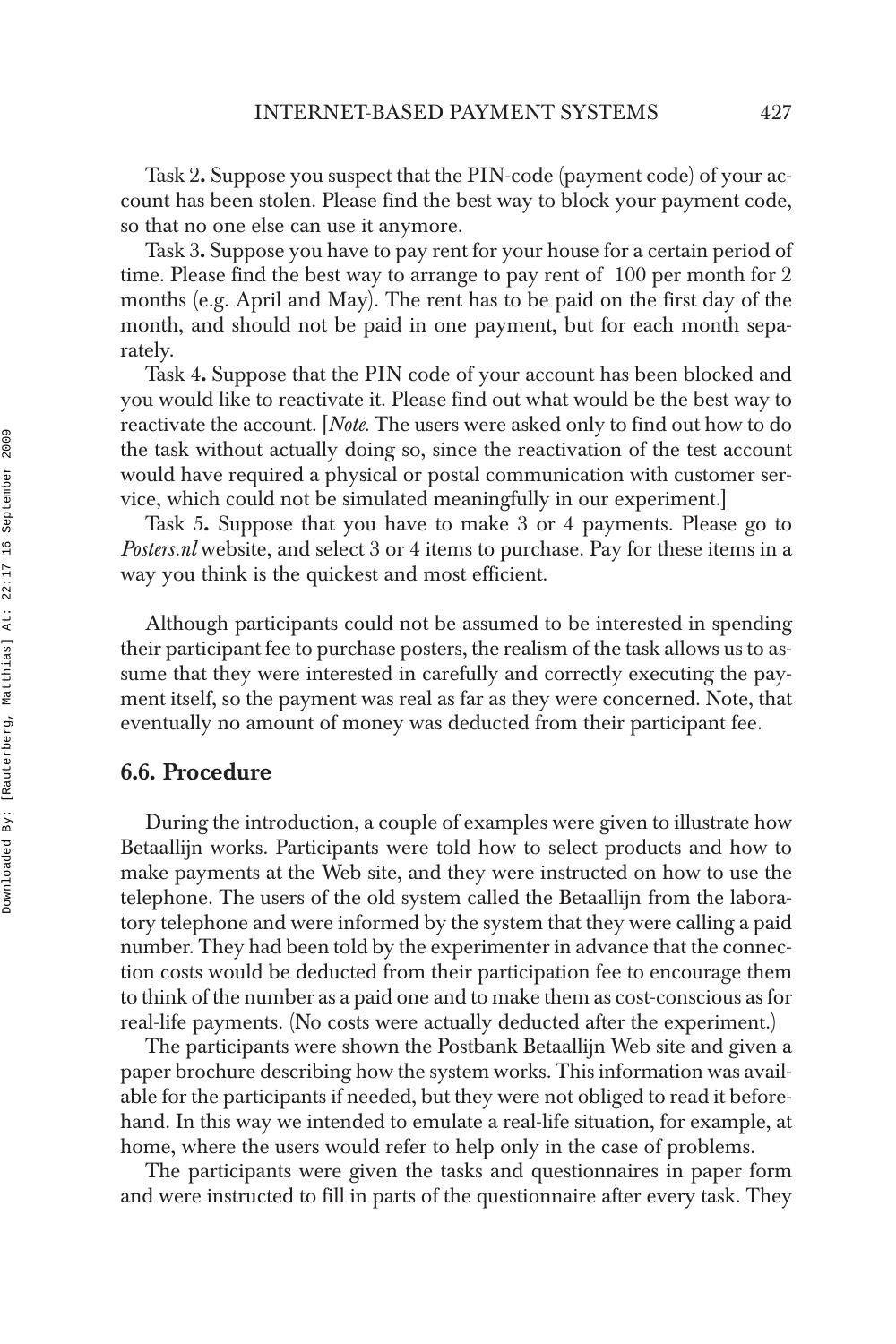were allowed to ask questions whenever they could not proceed; however, they were encouraged to find a solution on their own first. The experimenter communicated with the participants from the control room via an intercom system whenever it was necessary. This setup minimized the possible influence on participants by the presence of the experimenter in the laboratory during the experiment. Participants who got confused or stuck were given about 5 min to find a solution (see "Socratic Dialog," Rauterberg, 1991). Then a general high-level hint was given to them, for example, where to look at the Web site on their own, or what they could try to continue the task. If this did not help, they were finally given detailed instructions on how they could solve the problem. If the participants attempted to start filling in the questions before completing the task, for example, not making enough or any attempts to complete the task, the experimenter would ask them why they did not perform the task first. If necessary, they were given a hint on how to proceed and asked to finish the task.

#### **6.7. Experimental Setup**

As the new system was not in full deployment yet, the evaluation could not include actual payments. To make the payment experience as real as possible, a limited form of deception was used, which was disclosed postevaluation to the participants. We created a working copy of a commercial Web site for selling wall posters. Participants were requested to use the Betaallijn to purchase goods on this site; they were not told that the test Web site was just a copy of the real one. The participants used a Postbank account for transferring real money, although no real transfer of money was actually performed in our experiment. This was not disclosed to the participants until after the experiment. Participants were told that they could use their participation fee for online shopping; all costs incurred during the transaction would be deducted from their fee. All transactions were realistic in that they were experienced exactly as they would be during the actual use of the system. The tests were conducted at a usability laboratory. The first author of this paper acted as the experimenter, that is, facilitating the process, receiving participants, introducing the system and the tasks, and keeping observation notes. During the tests he was seated behind a one-way mirror in a separate observation room.

Participants were encouraged to find the best way for them to carry out the tasks. They were advised to use the paper brochure that was given to them and the online help if necessary, but they were not obliged to do so. After each task they were required to fill in a questionnaire (discussed next) that assessed their attitudes toward the system. When they had finished, the participants were interviewed about their experience and were invited to comment freely about the system. At the end they were given the full participation fee of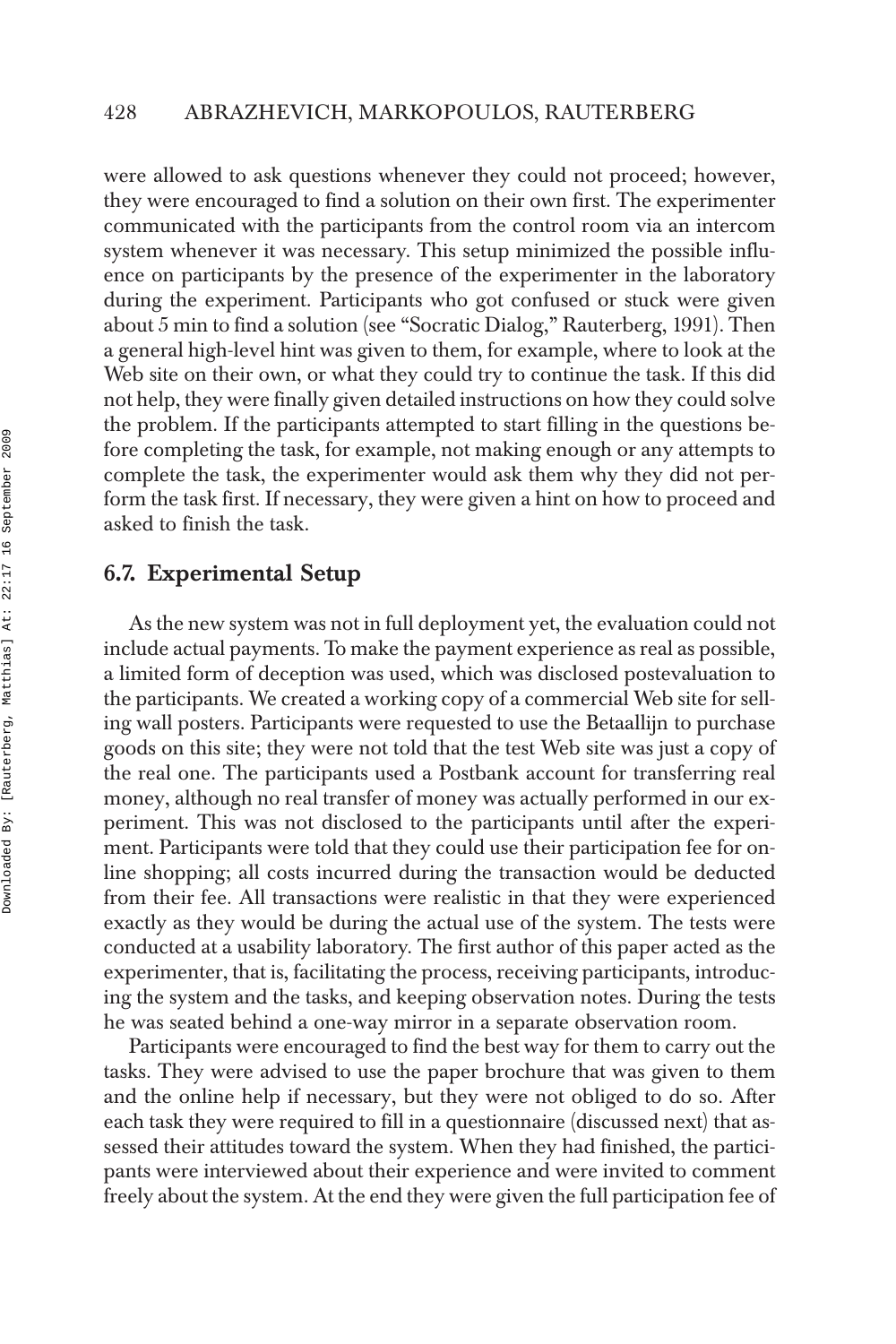10 Euros. It took participants from 56 to 140 min to complete the five tasks. Participants' interactions with the system were video-recorded. The videos were reviewed later and used to verify and extend the notes taken during the interviews.

## **6.8. Experimental Design**

A mixed experimental design was followed, with "System version" as the independent between-subjects factor and "Task" as the independent withinsubjects factor. The mixed experimental design can be described as  $A \times (B)$ , where A is the system version and B is the task factor. It is a  $2 \times 5$  design, where the repeated factor has five levels corresponding to the five specified tasks (Maxwell & Delaney, 2000). One of the reasons for choosing a between-subjects design is that it was not possible to run two versions of the system at the same time; after the first group of participants had tested the old version, the test setting had to be changed into the new version to continue the experiment with the second group. The test participants were randomly allocated to one of the two test conditions.

#### **6.9. Measures**

As dependent variables there were a number of repeated measures (RMx; see Figure 4) taken after all tasks; and some task-specific measures (SMx; see Figure 5) to measure only specific aspects of the particular task.

Users' attitudes and opinions about aspects of the payment system under test were measured by means of a questionnaire (for more details, see Abrazhevich, 2004). To assess whether the application of the design guidelines achieved the desired effect, we compiled a questionnaire from existing standard instruments to assess the payment system.

The questions for assessing the usability of the system are a subset of the SUS questionnaire (Brooke, 1996). Questions on "perceived usefulness" and "perceived ease of use" were adapted from Davis (1989). These questionnaires are validated tools that have been shown to be reliable and are widely used (Perlman, 2009). In addition, they are both quite short and generic, which helped to create a concise questionnaire. Answers to the questions were measured by semantic differential scales (e.g., the perceived safety of payments was assessed on a scale with the extremes *completely unprotected* to *completely protected*). Bipolar questions had values ranging from  $-3$  to  $+3$ ; monopolar questions had values from 1 to 7.

RM1 to RM10 as dependent measurements were RM1 "Trust in the system," RM2 "Safe to use the system," RM3 "How personal information is protected," RM4 "Would use the system frequently," RM5 "Ease of use," RM6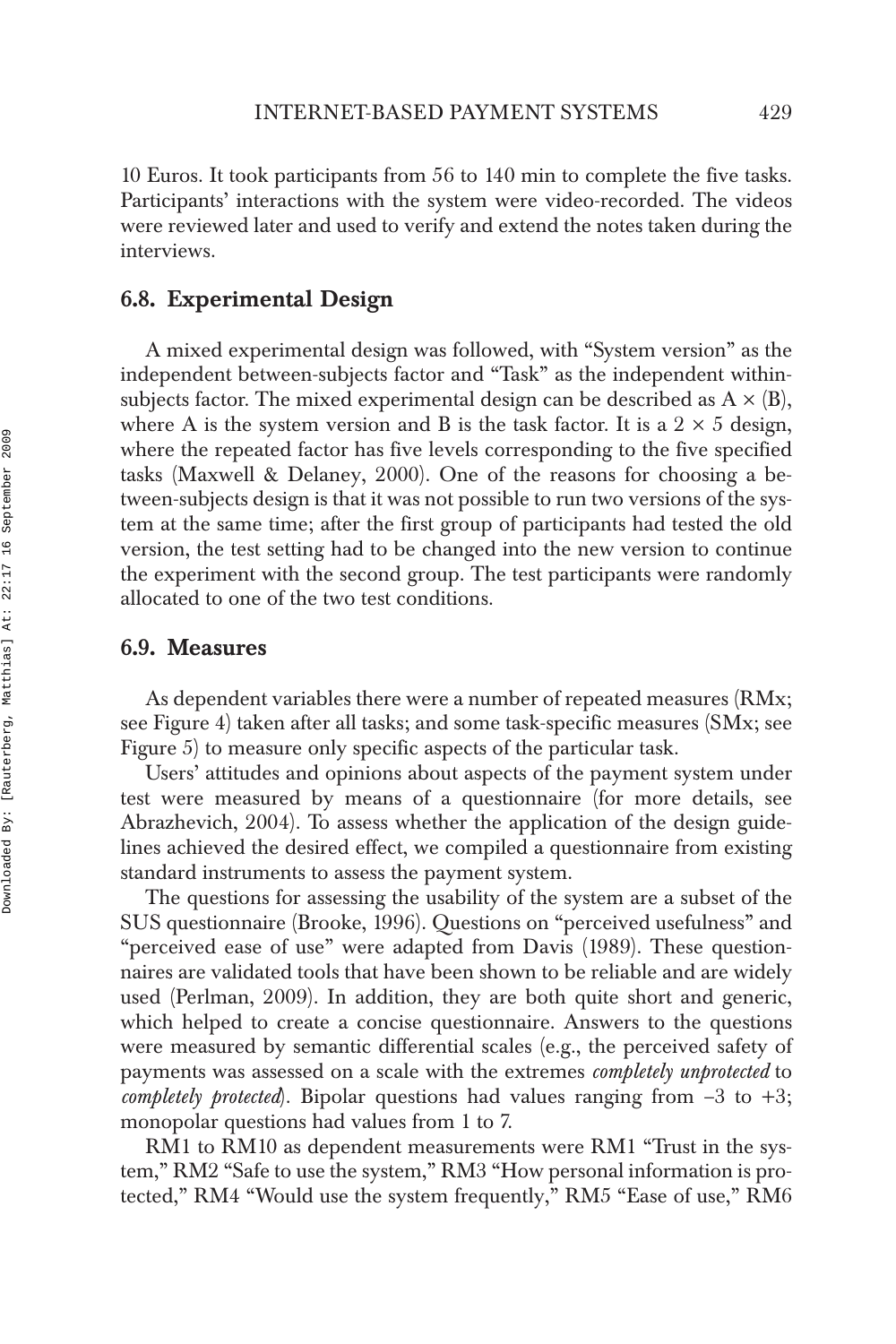| ζ<br>ċ<br>¢<br>ì<br>¢                |
|--------------------------------------|
| I<br>١<br>ł<br>I<br>I<br>1           |
| X<br>1                               |
| ţ<br>í<br>ı<br>¢<br>ı                |
| ï<br>ı<br>Í<br>I<br>ı                |
| 5<br>J<br>٢<br>ł<br>i<br>Į<br>٢      |
| ١<br>I<br>I<br>i<br>Ï<br>Ó<br>ſ<br>ı |
| j<br>l<br>ì<br>I                     |
| 5<br>ī<br>ļ<br>ï<br>ļ<br>I<br>I      |

Figure 4. Repeated Measures Results. *Figure 4***. Repeated Measures Results.**

| Repeated Measure and Scale                                                                                                                                         | $\operatorname*{Task}% \left( X\right) \equiv\operatorname*{Rank}\left( X\right) ,$ |                                                                   |                                                           |                                                   |                                                          |                                                                   |                                                         |                                                                   |                                                                 |                                                                   |                                                          |                 | Total                  |
|--------------------------------------------------------------------------------------------------------------------------------------------------------------------|-------------------------------------------------------------------------------------|-------------------------------------------------------------------|-----------------------------------------------------------|---------------------------------------------------|----------------------------------------------------------|-------------------------------------------------------------------|---------------------------------------------------------|-------------------------------------------------------------------|-----------------------------------------------------------------|-------------------------------------------------------------------|----------------------------------------------------------|-----------------|------------------------|
| Used                                                                                                                                                               | <b>System</b>                                                                       | <b>Old</b>                                                        | New                                                       | $\overline{d}$                                    | New                                                      | <b>DIO</b>                                                        | New                                                     | $\overline{O}$                                                    | New                                                             | <b>DIO</b>                                                        | New                                                      | <b>Old</b>      | New                    |
| 1. "How high would you rate your<br>tust in the system at this moment?"<br>(1 = <i>very low</i> , $7 = v$ <i>ery high</i> )<br>2. "Do you feel it would be safe to |                                                                                     |                                                                   |                                                           |                                                   |                                                          |                                                                   |                                                         |                                                                   |                                                                 |                                                                   |                                                          | 4.57            |                        |
|                                                                                                                                                                    |                                                                                     | $\begin{array}{c} 4.76 \\ 1.64 \\ 21 \\ 0.81 \\ 1.78 \end{array}$ | $\begin{array}{c} 5.29 \\ 96 \\ 1.57 \\ 0.87 \end{array}$ | $\frac{4.95}{1.28}$                               | $5.43$<br>$-31$<br>$-1.90$<br>$-1.83$                    |                                                                   | $\frac{5.05}{21}$<br>$\frac{24}{21}$<br>$\frac{33}{21}$ | $\begin{array}{c} 4.62 \\ 1.28 \\ 21 \\ 0.71 \\ 1.68 \end{array}$ | $\begin{array}{c} 5.29 \\ 90 \\ 21 \\ 1.29 \\ 1.06 \end{array}$ | $\begin{array}{c} 4.38 \\ 1.69 \\ 21 \\ 0.86 \\ 1.42 \end{array}$ | $\frac{5.24}{21}$<br>1.52<br>1.52<br>1.53                |                 | $5.26*$<br>21<br>1.52* |
|                                                                                                                                                                    |                                                                                     |                                                                   |                                                           |                                                   |                                                          |                                                                   |                                                         |                                                                   |                                                                 |                                                                   |                                                          |                 |                        |
|                                                                                                                                                                    |                                                                                     |                                                                   |                                                           | 1.19<br>1.29                                      |                                                          |                                                                   |                                                         |                                                                   |                                                                 |                                                                   |                                                          | $\rm 0.82$      |                        |
| make transactions with your                                                                                                                                        | $\begin{aligned} \Xi \cong \Xi \cong \Xi \end{aligned}$                             |                                                                   |                                                           |                                                   |                                                          | $\begin{array}{c} 4.14 \\ 1.82 \\ 21 \\ 0.52 \\ 1.78 \end{array}$ |                                                         |                                                                   |                                                                 |                                                                   |                                                          |                 |                        |
| money using this system?"<br>$(-3 = completely\;u xaf \epsilon, +3 =$<br>completely safe)                                                                          | $\geq$                                                                              |                                                                   | $\overline{\mathbb{Z}}$                                   |                                                   | $\overline{21}$                                          | <b>21</b>                                                         | $\overline{21}$                                         | $\overline{21}$                                                   | $\frac{1}{2}$                                                   | $\overline{21}$                                                   | $\overline{21}$                                          | $\overline{21}$ | $\overline{21}$        |
| 3. "Do you feel your personal                                                                                                                                      |                                                                                     |                                                                   |                                                           |                                                   |                                                          |                                                                   |                                                         |                                                                   |                                                                 |                                                                   |                                                          | $4.76$          | $5.42*$                |
|                                                                                                                                                                    | $\lesssim$ $\lesssim$                                                               | $4.45\phantom{00}1.64$                                            | $\frac{5.18}{1.01}$                                       | $4.95$<br>1.39                                    | $5.59$<br>1.06                                           | $4.65\phantom{}$ 1.76                                             | 5.53<br>0.72                                            | $4.70$<br>1.34                                                    | $5.35\phantom{}0.86$                                            | $5.05$<br>$1.05$                                                  | $5.47$<br>0.80                                           |                 |                        |
| information is sufficiently<br>protected in this system?" $\hspace{0.01em}$                                                                                        |                                                                                     |                                                                   |                                                           |                                                   |                                                          |                                                                   |                                                         |                                                                   |                                                                 |                                                                   |                                                          |                 |                        |
| $(monopolar scale: 1 = completeby$                                                                                                                                 | $\geq$                                                                              | $\overline{20}$                                                   | Ź                                                         | $\overline{6}$                                    | $\overline{a}$                                           | $\overline{20}$                                                   | $\overline{\square}$                                    | $\overline{20}$                                                   | $\overline{a}$                                                  |                                                                   | $\overline{C}$                                           | $\overline{21}$ |                        |
|                                                                                                                                                                    |                                                                                     |                                                                   |                                                           |                                                   |                                                          |                                                                   |                                                         |                                                                   |                                                                 |                                                                   |                                                          |                 |                        |
| $unprotected, 7 = completely protected, 4.$ "I think I would like to use this                                                                                      |                                                                                     |                                                                   |                                                           |                                                   |                                                          |                                                                   |                                                         |                                                                   |                                                                 |                                                                   |                                                          | 0.06            | $1.04*$                |
|                                                                                                                                                                    |                                                                                     |                                                                   | $\begin{array}{c} 1.13 \\ 1.06 \\ 1.5 \end{array}$        |                                                   |                                                          |                                                                   |                                                         |                                                                   |                                                                 |                                                                   | $\begin{array}{c} 1.00 \\ 1.00 \\ 1.5 \end{array}$       |                 |                        |
| system frequently (often)."<br>(bipolar scale: $-3 = \text{strongly}$                                                                                              | $\approx$ $\approx$                                                                 | $\begin{array}{c} 0.35 \\ 1.85 \\ 23 \end{array}$                 |                                                           | $\begin{array}{c} .39 \\ 1.80 \\ 2.3 \end{array}$ | $\frac{1.27}{0.80}$                                      | $-48$<br>1.90<br>23                                               | $\frac{0.80}{1.15}$                                     | $\begin{array}{c} 0.17 \\ 1.83 \\ 23 \end{array}$                 | $\begin{array}{c} 1.00 \\ 1.13 \\ 15 \end{array}$               | $-13$<br>$-2.01$<br>$23$                                          |                                                          | 23              |                        |
| $disagree, +3 = strongly agree$                                                                                                                                    |                                                                                     |                                                                   |                                                           |                                                   |                                                          |                                                                   |                                                         |                                                                   |                                                                 |                                                                   |                                                          |                 |                        |
| $5. \;$ "I think the system is easy to                                                                                                                             |                                                                                     |                                                                   |                                                           |                                                   |                                                          |                                                                   |                                                         |                                                                   |                                                                 |                                                                   |                                                          | 2.20            | $1.61*$                |
| use"                                                                                                                                                               | $\approx$ $\approx$                                                                 | $\frac{2.37}{0.76}$                                               | $\frac{2.24}{0.75}$                                       | $\begin{array}{c} 2.42 \\ 0.61 \end{array}$       | $\begin{array}{c} 1.65 \\ 1.50 \\ \hline 17 \end{array}$ | $\begin{array}{c} 2.16 \\ 1.07 \end{array}$                       | $\frac{5}{8}$ $\frac{1}{8}$                             | $\begin{array}{c} 2.16 \\ 1.01 \\ 19 \end{array}$                 | $\begin{array}{c} 2.00 \\ 1.17 \\ \hline 17 \end{array}$        | $\frac{1.89}{1.29}$                                               | $\begin{array}{c} 1.29 \\ 1.86 \\ \hline 17 \end{array}$ |                 |                        |
| (bipolar scale: $-3 =$ strongly disagree,                                                                                                                          |                                                                                     |                                                                   |                                                           |                                                   |                                                          |                                                                   |                                                         |                                                                   |                                                                 |                                                                   |                                                          | $\overline{9}$  |                        |
| $+3 =$ strongly agree)                                                                                                                                             |                                                                                     |                                                                   |                                                           |                                                   |                                                          |                                                                   |                                                         |                                                                   |                                                                 |                                                                   |                                                          |                 |                        |

*(continued)*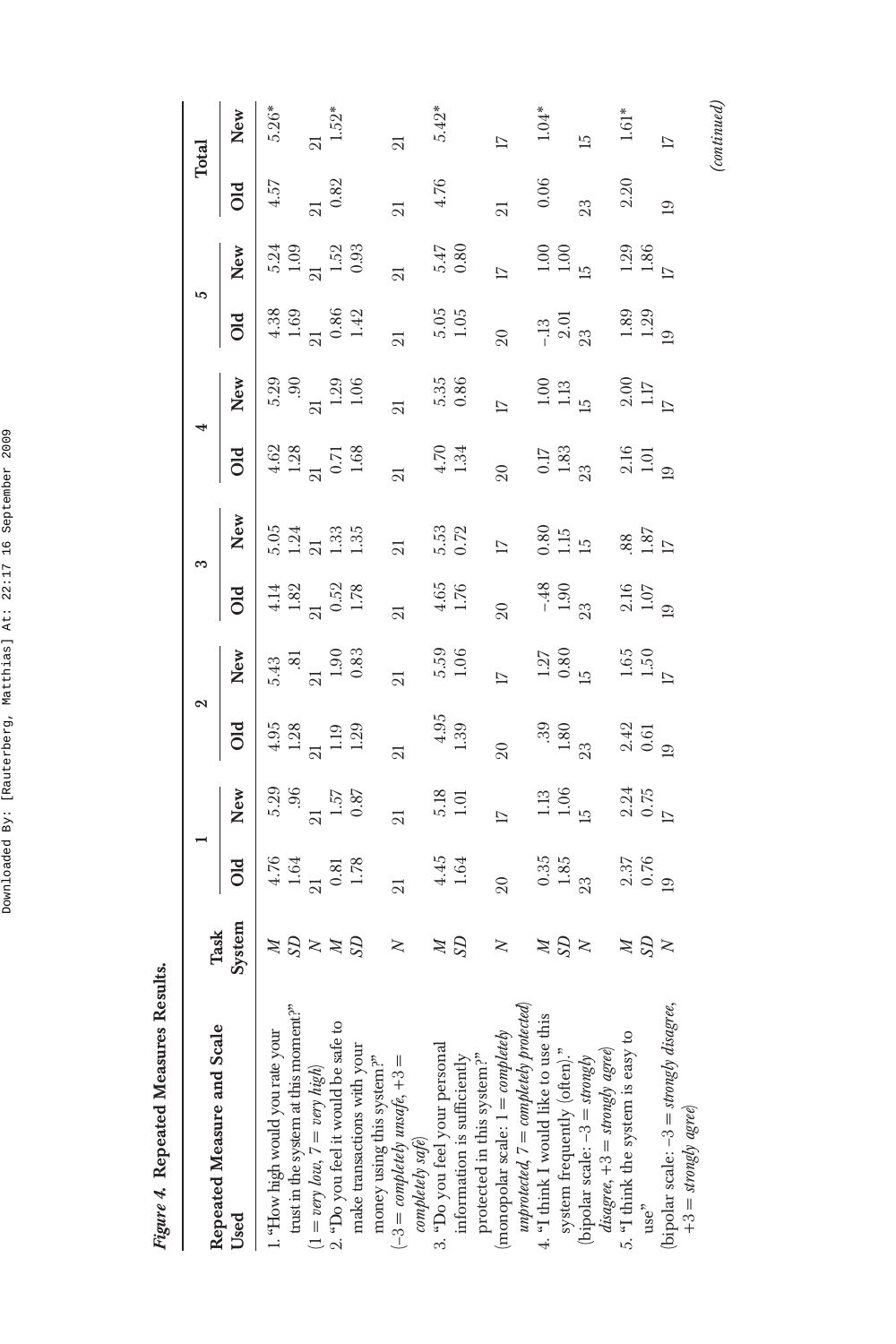Figure 4. (Continued) *Figure 4***. (***Continued***)**

|                                                                                                                           |                               |                                             |                                             |                         |                                                          |                                                   |                     |                                                    |                                                          |                                             |                                                   |                         | Total             |
|---------------------------------------------------------------------------------------------------------------------------|-------------------------------|---------------------------------------------|---------------------------------------------|-------------------------|----------------------------------------------------------|---------------------------------------------------|---------------------|----------------------------------------------------|----------------------------------------------------------|---------------------------------------------|---------------------------------------------------|-------------------------|-------------------|
| Repeated Measure and Scale<br>Used                                                                                        | Task<br>System                | JiO                                         | New                                         | $\overline{5}$          | New                                                      | БIО                                               | New                 | $\overline{\texttt{old}}$                          | New                                                      | ਰ<br>ਹ                                      | New                                               | ਰ<br>ਹ                  | New               |
| 6. "I find the system complex"                                                                                            |                               | $\frac{2.04}{1.1}$                          | 2.05                                        | $\overline{5}$          | $\begin{array}{c} 1.30 \\ 1.78 \\ 20 \end{array}$        | $\frac{1.09}{1.98}$                               |                     | $\begin{array}{c} 1.78 \\ 1.54 \\ 23 \end{array}$  | 1.75                                                     | 1.00                                        | $-.60$                                            | $-1.56$                 | $1.28^{+}$        |
|                                                                                                                           |                               |                                             | 1.0(                                        |                         |                                                          |                                                   | 2.08                |                                                    | 1.68                                                     | 2.1                                         | 1.98                                              |                         |                   |
| (bipolar scale: $-3 = \textit{strongly}$ disagree,<br>$+3 =$ strongly agree)                                              | $\approx 5 \times$            |                                             |                                             | $1.70$ $2.3$            |                                                          |                                                   |                     |                                                    | $\overline{20}$                                          | 23                                          |                                                   | 23                      |                   |
|                                                                                                                           |                               |                                             |                                             |                         |                                                          |                                                   |                     |                                                    |                                                          |                                             |                                                   | 0.60                    | $0.54$            |
|                                                                                                                           | $\approx$ $\approx$ $\approx$ | $\frac{1.00}{1.56}$                         | $0.65$<br>1.46<br>17                        | $\frac{1.16}{1.30}$     | $\begin{array}{c} 0.88 \\ 1.69 \\ \hline 17 \end{array}$ | $\begin{array}{c} 0.11 \\ 2.03 \\ 19 \end{array}$ | $\frac{0.29}{1.45}$ | $\begin{array}{c} 0.68 \\ 1.34 \\ 19 \end{array}$  | $\begin{array}{c} 0.76 \\ 1.30 \\ \hline 17 \end{array}$ | $\frac{0.05}{1.72}$                         | $\begin{array}{c} 0.12 \\ 1.58 \\ 17 \end{array}$ |                         |                   |
| 7. "I find the various functions in<br>this system are well integrated"<br>(bipolar scale: $-3 = \text{strongly diagram}$ |                               |                                             |                                             |                         |                                                          |                                                   |                     |                                                    |                                                          |                                             |                                                   | $\overline{9}$          |                   |
| $+3 =$ strongly agree)                                                                                                    |                               |                                             |                                             |                         |                                                          |                                                   |                     |                                                    |                                                          |                                             |                                                   |                         |                   |
| 8. "I feel very confident using the                                                                                       |                               | $\begin{array}{c} 1.25 \\ 1.94 \end{array}$ | $\begin{array}{c} 1.39 \\ 1.09 \end{array}$ |                         |                                                          | $\begin{array}{c} 0.46 \\ 1.91 \\ 24 \end{array}$ |                     | $\begin{array}{c} 1.17 \\ 1.49 \\ 2.4 \end{array}$ |                                                          |                                             | $\frac{0.83}{1.34}$                               | 0.97                    | $1.00^{\dagger}$  |
| system"                                                                                                                   | $\approx \Xi \approx$         |                                             |                                             | $1.75\phantom{0}$       | 1.43                                                     |                                                   | $\frac{33}{1.75}$   |                                                    | $\frac{1.33}{1.37}$                                      | $\begin{array}{c} 0.71 \\ 1.73 \end{array}$ |                                                   |                         |                   |
| $(bipolar scale: -3 = strongly \, diagonals$                                                                              |                               |                                             | $\frac{18}{2}$                              | $_{24}$                 | $\frac{8}{2}$                                            |                                                   |                     |                                                    | $\frac{18}{2}$                                           |                                             | $\frac{8}{2}$                                     | 24                      | $\infty$          |
| $+3 =$ strongly agree)                                                                                                    |                               |                                             |                                             |                         |                                                          |                                                   |                     |                                                    |                                                          |                                             |                                                   |                         |                   |
| 9. "I needed to learn a lot of things                                                                                     |                               |                                             | $-2.40$                                     |                         | $-1.90$<br>$1.83$                                        | $-1.46$                                           |                     | $-1.92$                                            |                                                          | $-1.83$                                     | $-1.15$                                           | $-1.87$                 | $-1.79^{\dagger}$ |
| before I could get going with                                                                                             | $\mathbb Z$ $\mathbb Z$       | $-2.04$<br>1.63                             |                                             | $-2.08$<br>1.47         |                                                          |                                                   | $-1.78$             |                                                    | $-1.80$<br>1.61                                          |                                             |                                                   |                         |                   |
| this system"                                                                                                              |                               |                                             | 1.10                                        |                         |                                                          |                                                   |                     |                                                    |                                                          |                                             |                                                   |                         |                   |
| $\lim_{z \to z}$<br>(bipolar scale: -3 = strongly disagree,                                                               | $\geq$                        |                                             | $\overline{0}$                              |                         | $\overline{20}$                                          | $\frac{1.72}{24}$                                 |                     | $\frac{1.67}{24}$                                  | $\overline{20}$                                          | $\frac{1.74}{24}$                           | $\frac{1.95}{20}$                                 | 24                      |                   |
| $+3 =$ strongly agree)                                                                                                    |                               |                                             |                                             |                         |                                                          |                                                   |                     |                                                    |                                                          |                                             |                                                   |                         |                   |
| 10. "The help instructions on the                                                                                         |                               |                                             |                                             |                         | 1.67                                                     |                                                   |                     |                                                    |                                                          |                                             |                                                   | 1.13                    |                   |
| web page and in the brochure<br>were useful for the task"                                                                 | $Z \ncong$                    | $1.57$<br>1.08                              | 1.31                                        | $\frac{1.81}{1.44}$     | 1.41                                                     | $0.24$<br>1.90                                    | 1.58                | $1.48$<br>1.44                                     | 1.54                                                     | 0.57<br>1.57                                | $0.56$<br>1.50                                    |                         |                   |
| (bipolar scale: $-3 =$ strongly disagree,                                                                                 | $\geq$                        | $\overline{\Omega}$                         | $\frac{8}{2}$                               | $\overline{\mathbf{z}}$ | $\overline{8}$                                           | $\overline{\mathbf{z}}$                           | $\frac{8}{2}$       | $\overline{21}$                                    | $\frac{8}{2}$                                            | ವ                                           | $\overline{8}$                                    | $\overline{\mathbf{z}}$ | ≌                 |
| $+3 =$ strongly agree)                                                                                                    |                               |                                             |                                             |                         |                                                          |                                                   |                     |                                                    |                                                          |                                             |                                                   |                         |                   |

 $*_{p} = .05.$   $*_{p} = .01.$  † *ns*.  $* p = .05. ** p = .01.$ <sup>†</sup>*ns*.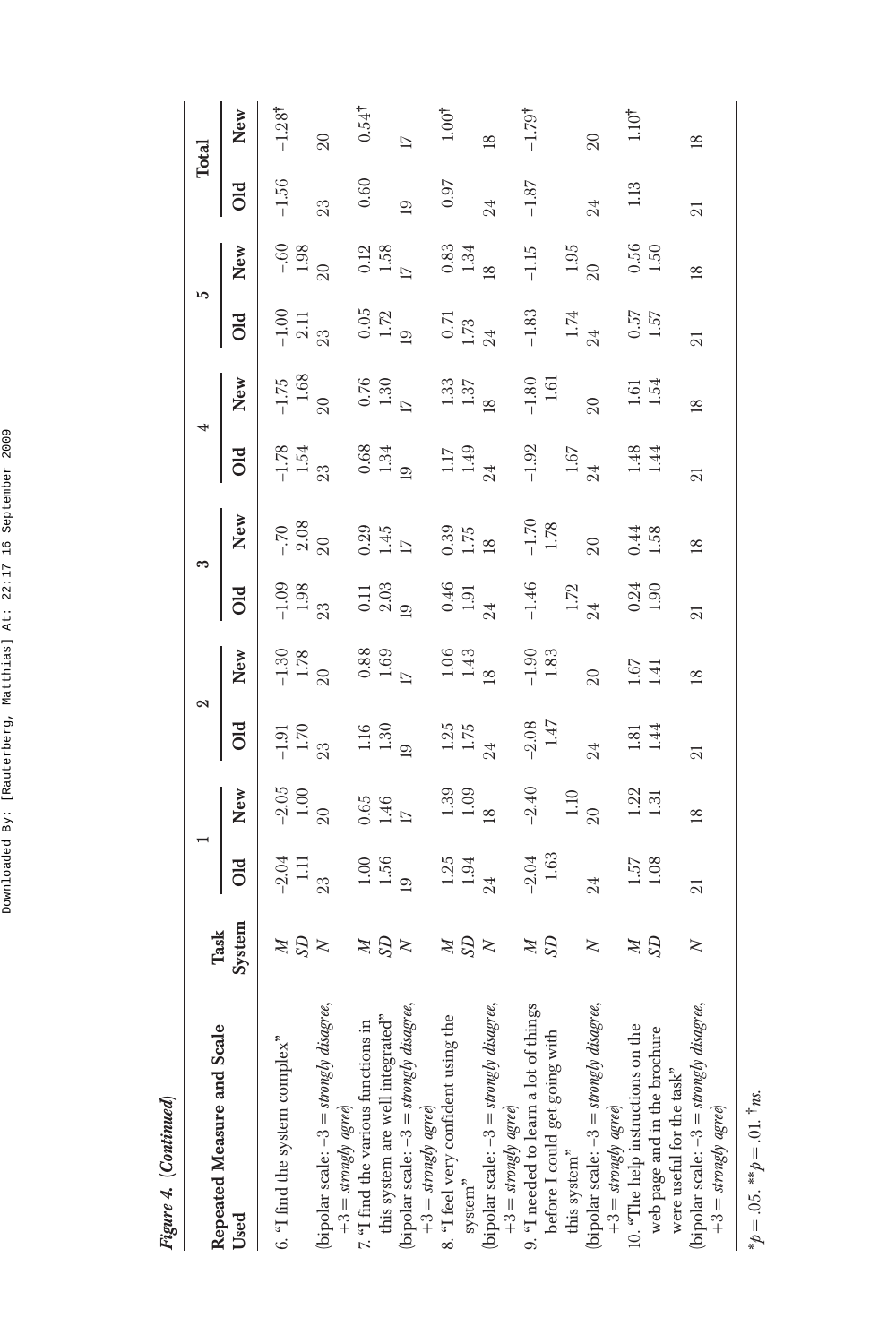#### *Figure 5***. Results of Task-Specific Tests.**

| <b>Dependent Variable</b>                                         | <b>System</b><br><b>Version</b> | N  | M       | SD   | df    | F     | p                 |
|-------------------------------------------------------------------|---------------------------------|----|---------|------|-------|-------|-------------------|
| SM1. Are you comfortable with using                               | Old                             | 24 | 4.79    | 1.91 | 1, 42 | 5.106 | $.029*$           |
| personal information with the system.                             | New                             | 20 | 5.85    | 0.93 |       |       |                   |
| SM2. How does the information provided                            | Old                             | 24 | 0.33    | 1.52 | 1, 43 | 4.389 | $.042*$           |
| over security measures influence your trust                       | New                             | 21 | 1.14    | 0.96 |       |       |                   |
| in the system $\cdot \cdot$                                       |                                 |    |         |      |       |       |                   |
| SM3. How far does the ability to block                            | Old                             | 25 | 1.04    | 1.56 | 1, 44 | 5.161 | $.028*$           |
| the payment code give you a feeling of                            | New                             | 21 | 1.90    | 0.83 |       |       |                   |
| control over the situation? • •                                   |                                 |    |         |      |       |       |                   |
| SM4. Does it feel safe to use the system? •                       | Old                             | 22 | 4.64    | 1.49 | 1, 39 | 5.067 | $.030*$           |
|                                                                   | New                             | 19 | 5.58    | 1.12 |       |       |                   |
| SM5. Are you comfortable with the way                             | Old                             | 25 | 0.52    | 1.96 | 1, 43 | 5.451 | $.024*$           |
| you have to identify yourself to the                              | <b>New</b>                      | 21 | 1.05    | 1.19 |       |       |                   |
| system? •                                                         |                                 |    |         |      |       |       |                   |
| SM6. Do you think the length of the                               | Old                             | 24 | $-0.33$ | 0.70 | 1, 43 | 6.795 | $.013*$           |
| payment code is appropriate? • •                                  | New                             | 21 | 0.24    | 0.76 |       |       |                   |
| SM7. The Postbank brand influences                                | Old                             | 23 | 1.52    | 0.94 | 1, 41 | 4.650 | $.037*$           |
| trust? $\bullet \bullet$                                          | New                             | 20 | 2.10    | .078 |       |       |                   |
| SM8. Would you be likely to use the                               | Old                             | 25 | $-0.12$ | 1.98 | 1, 43 | 7.363 | $.010**$          |
| system for your Internet payments in<br>the future? $\cdot \cdot$ | New                             | 20 | 1.30    | 1.38 |       |       |                   |
| SM9. What is your opinion of the way in                           | Old                             | 25 | 2.28    | 1.76 | 1, 44 | 4.169 | $.047*$           |
| which you had to make these rent payments?                        | New                             | 21 | 3.38    | 1.88 |       |       |                   |
| $(1 = 'very slow', 7 = 'very fast')$                              |                                 |    |         |      |       |       |                   |
| SM10. What is your opinion of the way in                          | Old                             | 24 | $-0.71$ | 1.87 | 1, 42 | 5.100 | $.002**$          |
| which you had to make these rent payments?                        | New                             | 20 | 1.11    | 1.66 |       |       |                   |
| $(-3)$ - 'rather useless function', $+3$ - 'very                  |                                 |    |         |      |       |       |                   |
| useful function') $\cdot \cdot$                                   |                                 |    |         |      |       |       |                   |
| SM11. What is your opinion of the way in                          | Old                             | 24 | 4.54    | 2.10 | 1,42  | .096  | .758†             |
| which you had to make these rent payments?                        | New                             | 20 | 4.35    | 1.95 |       |       |                   |
| $(-3=$ 'very difficult', $+3=$ 'very easy').                      |                                 |    |         |      |       |       |                   |
| SM12. "What is your opinion of the way in                         | Old                             | 23 | $-0.35$ | 1.96 | 1, 41 | 5.55  | $.023*$           |
| which you had to make these multiple                              | New                             | 20 | 0.90    | 1.41 |       |       |                   |
| $\textit{payments?}$ (-3= 'rather useless function',              |                                 |    |         |      |       |       |                   |
| $+3=$ 'very useful function') ••                                  |                                 |    |         |      |       |       |                   |
| SM13. What is your opinion of the way in which                    | Old                             | 22 | $-0.34$ | 2.17 | 1,39  | .165  | .687†             |
| you had to make these multiple payments?                          | New                             | 19 | 0.90    | 1.70 |       |       |                   |
| $(-3=$ 'very hard', $+3=$ 'very easy') • •                        |                                 |    |         |      |       |       |                   |
| SM14. What is your opinion of the way in which                    | Old                             | 23 | 1.52    | 1.85 | 1, 41 | .089  | .767†             |
| you had to make these multiple payments?                          | New                             | 20 | 2.10    | 1.97 |       |       |                   |
| $(1 = 'very slow', 7 = 'very fast')$                              |                                 |    |         |      |       |       |                   |
| SM15. How much would you be prepared to                           | Old                             | 23 | 2.22    | 1.08 | 1, 41 | .045  | $.833*$           |
| pay for the call? •                                               | New                             | 20 | 2.15    | 0.98 |       |       |                   |
| SM16. Do you feel that the costs for paying                       | Old                             | 25 | 3.68    | 1.77 | 1, 44 | .675  | .416 <sup>†</sup> |
| the call are appropriate? •                                       | New                             | 21 | 3.24    | 1.86 |       |       |                   |
| SM17. Do you feel you would be in control                         | Old                             | 25 | 3.80    | 1.75 | 1, 43 | .225  | $.638^{\dagger}$  |
| of the costs of using the Betaallijn? •                           | New                             | 20 | 4.05    | 1.76 |       |       |                   |

 $\textit{Note.} \bullet = \text{monopolar scale}~[1\ldots7]; \bullet\bullet = \text{bipolar scale}~[-3\ldots0\ldots+3])$ 

\**p* = .05. \*\**p* = .01. †*ns*.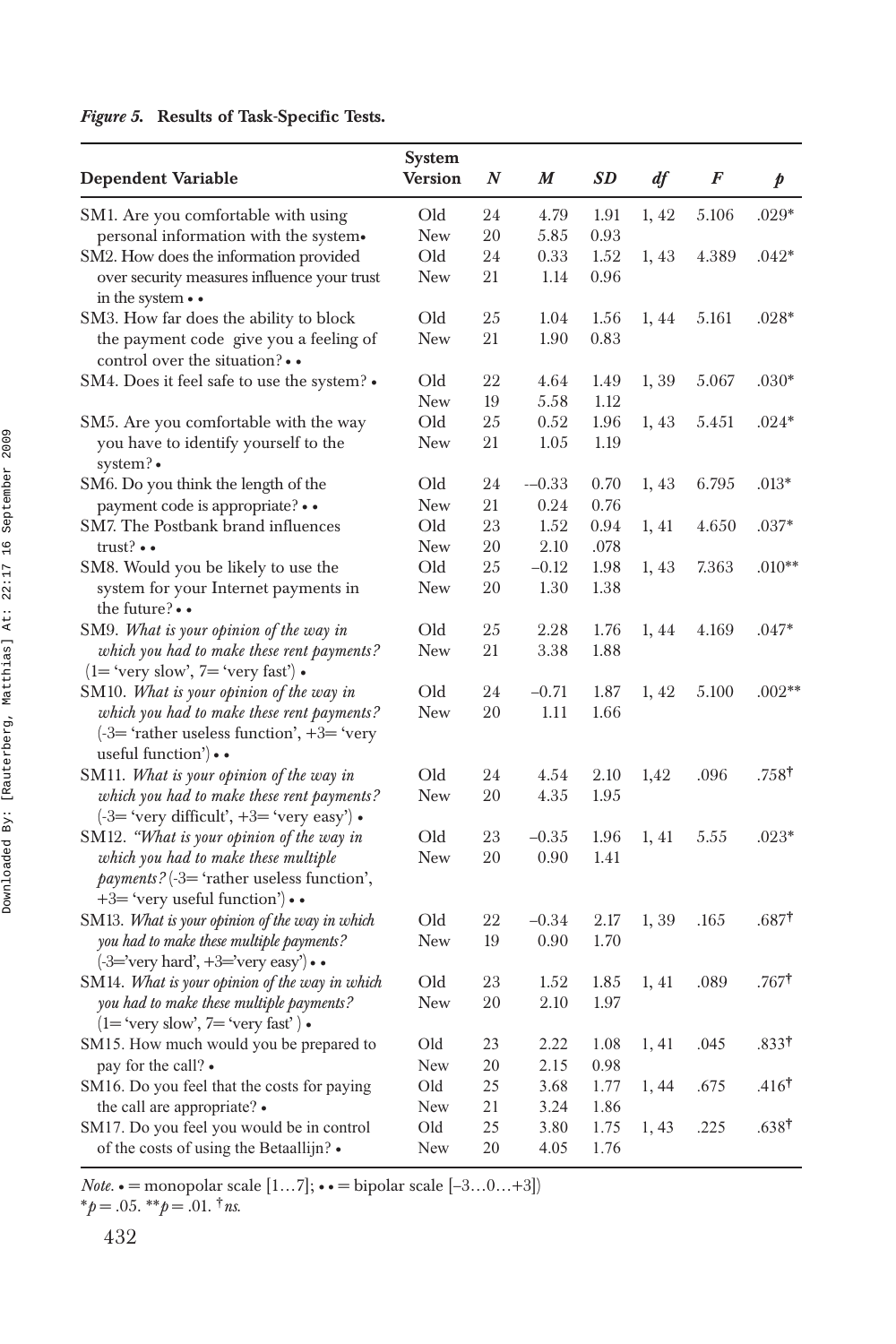"Found the system complex," RM7 "System's functions are well integrated," RM8 "Felt confident using the system," RM9 "Needed to learn a lot of things before using the system," RM10 "The help instructions on the web page and in the brochure were useful for the task."

SM1 to SM17 as dependent measures were taken after certain tasks; they were used to gauge user attitudes to the aspects of the systems specific to a particular task. Figure 3 describes how the design guidelines map to the tasks and measures that are intended to test the desired effect of the design guidelines that were applied.

#### **6.10. Results and Analysis**

#### **Results: Repeated Measures**

This section presents the most interesting results of only the RMs; in the next section, Discussion, we present our interpretation of these results in relation to our DGs. To analyze the differences between the two systems, a general linear model analysis of variance (ANOVA) for RMs was performed (SPSS version 12.01 for PC). Figure 4 presents these results. The number of answers (N) varies for different measures, because of the cases where the participants opted for the "don't know" answer (excluded from the analysis as missing values).

As hypothesized a significant main effect was found for the factor "system" in favor of the new system for the repeated measures RM1 regarding trust, RM2 about feeling safe to transact, RM3 that information is protected sufficiently, RM4 about intention to use, and RM10 regarding the quality of help.

There was a significant effect in favor of the old system rather than the new one regarding RM5, the ease of use.

No significant differences were found regarding the old and the new system for the measures RM6 regarding the perceived complexity of the system, RM7 regarding functionality integration, RM8 regarding confidence to use the system, and RM9 learnability.

As could be expected, for all measures a significant main effect was found in the factor "task." However, we could not find overall any significant interaction effect between the two independent factors "system" and "task."

#### **Results: Task-Specific Measures**

After each task, SMs of user attitudes to aspects particular to this task were registered once. These measures were intended to evaluate users' attitudes about special aspects of the systems after each task; see Figure 3 for the mapping of the measures to the tasks. For these measurements, the two systems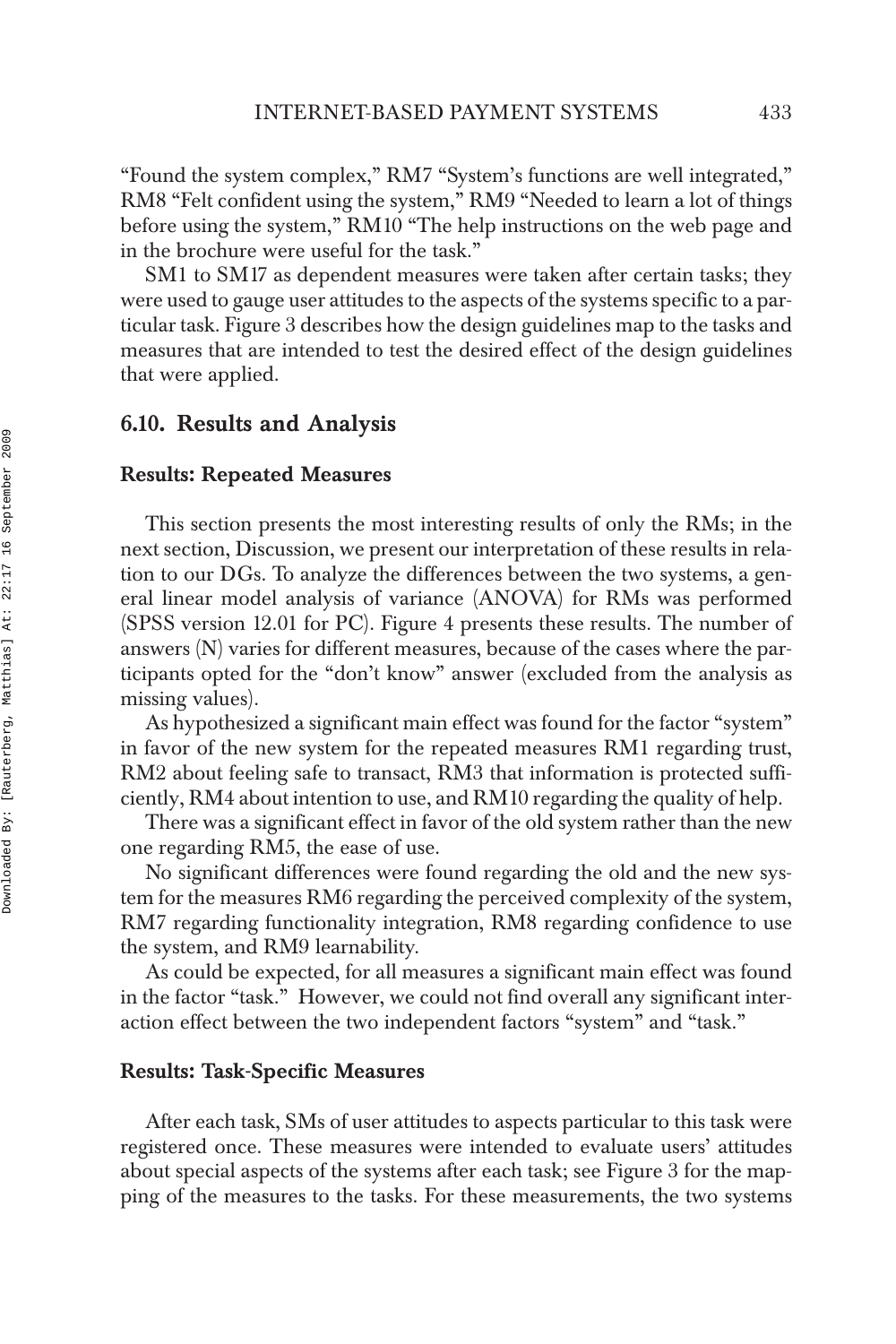were compared with a one-way ANOVA. The ANOVA was performed with user responses as the dependent variable and the system version as the between-subject factor. Several measures indicate significant differences between the two system versions. Figure 5 summarizes these results, listing means, levels of significance, and *F* statistics.

The new system fared significantly better than the old system for special measures: SM1 regarding how comfortable they felt to use personal information, SM2 regarding the influence of information on security upon the trust to the system, SM3 regarding the feeling of control that results from the ability to block codes, SM4 regarding how safe it feels to use the system, SM5 regarding the authentication procedure, SM7 concerning the influence of the brand upon trust, SM8 regarding intention to use, SM9 regarding the efficiency of scheduled payments, SM10 regarding the usefulness of the scheduled payment feature, and SM12 the usefulness of making batch payments.

The attitudes regarding the length of the payment code (SM6) differed significantly between the two systems. The "six-digit password" of the old system appears a bit too long  $(M = -0.33)$ , whereas the "four-digit password" of the new system appears a little too short  $(M = 0.24)$ .

No significant improvement was shown regarding SM11 the ease of making scheduled payments; SM13 the ease of use of making batch payments, probably because the task was easy in both cases; and SM14 the speed of making scheduled payments. SM15 posed the question, "How much would you be prepared to pay per minute for the call to Betaalljn?" (monopolar scale:  $1 = 0$  cent,"  $2 = 2-3$  cents,"  $3 = 10-15$  cents,"  $4 = 15-25$  cents,"  $5 = 15-25$ " $25-50$  cents,"  $6 = 51$  cents-1 Euro,"  $7 =$  "as much as I am asked"). There was no significant difference between the new system  $(M = 2.15)$  and the old one  $(M = 2.22)$  in the measurement of how much the users of both systems would be prepared to pay for the call. This seems reasonable considering the same functionality was offered in both cases and calls are cheap. Correspondingly SM16, regarding how reasonable participants found the costs, found no difference between the two versions, and no difference was found by SM17, regarding how much they felt in control of the costs for making payments.

#### **6.11. Discussion of Design Guidelines**

In this section we discuss how the findings of our experiment reflect upon the usefulness and adequacy of each design guideline. Figure 6 illustrates the relations between each DG and the outcome of the experimental measures (RM and SM). The findings regarding DG1–DG7 are described adequately in Figure 6; next, we examine more closely the remaining guidelines.

DG8. The participants would be more willing to use the new system than the old one (RM4 in Figure 4, SM8 in Figure 4); this increase in intention to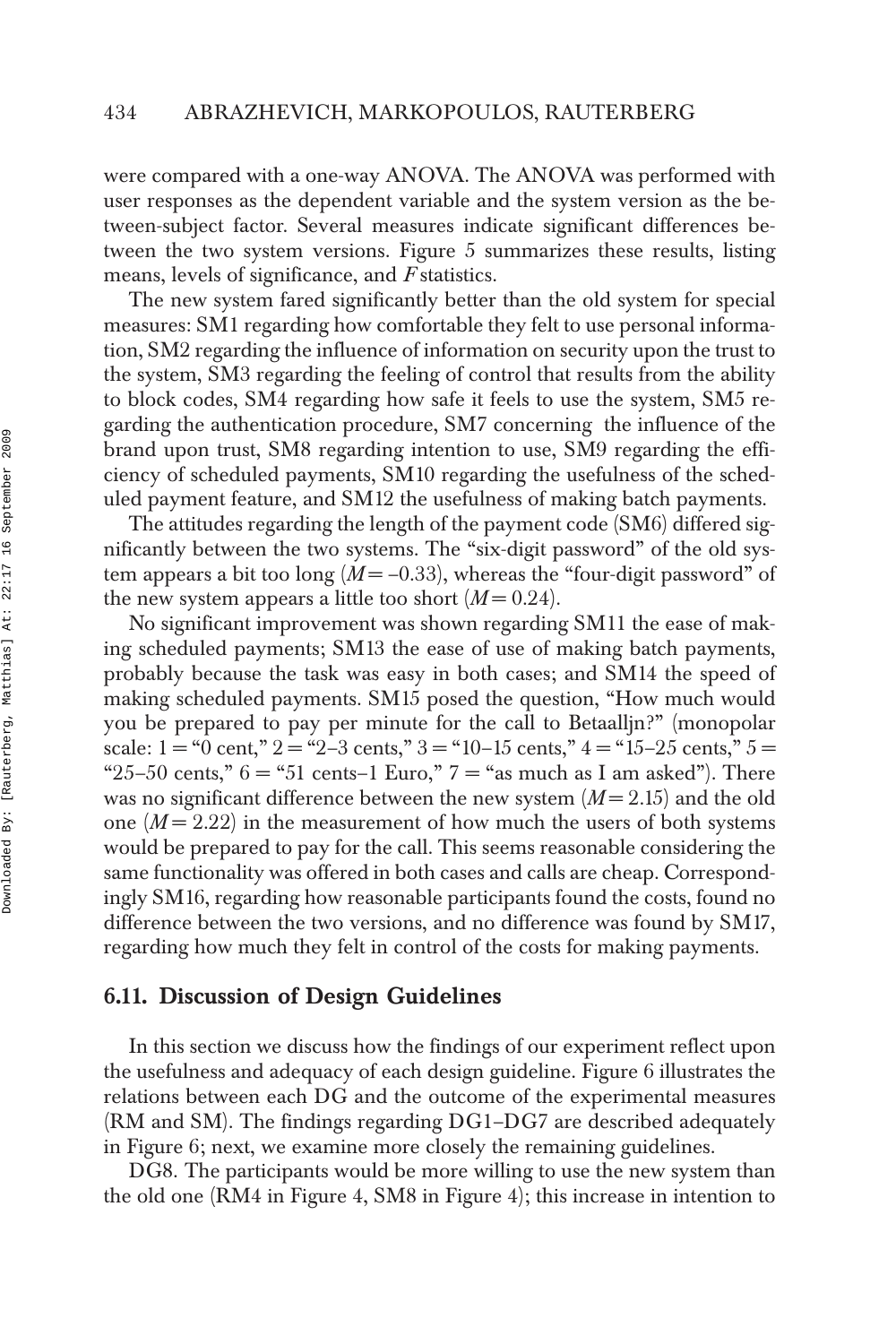| rigure o. Design Guidelines with validation Status based on the Experimental Results.                                                                |                                                                                                                                             |                             |
|------------------------------------------------------------------------------------------------------------------------------------------------------|---------------------------------------------------------------------------------------------------------------------------------------------|-----------------------------|
| Design Guideline                                                                                                                                     | <b>Experimental Result</b>                                                                                                                  | Validation<br><b>Status</b> |
| DG1. Inform users about security measures and provide a<br>security policy                                                                           | SM4. "Safe to use the system" is rated higher in the new<br>RM2. It is "safer to use" the new system.                                       | Confirmed                   |
| DG2. Explain what type and details of personal information                                                                                           | RM3. Personal information is protected better in the new<br>system.                                                                         | Confirmed                   |
| DG3. Provide clear and explicit policy on privacy, and make<br>are to be retained, why, and how they will be used<br>sure that users are aware of it | SM1. More comfortable with using personal information in<br>the new system.<br>svstem.                                                      | Confirmed                   |
| DG4. Give users control over the costs of using the payment<br>system                                                                                | significant difference between the systems in control over<br>SM15, SM16, SM17. Measurement against validation: No                          | Not confirmed               |
| DG5. Allow users to control critical actions and information                                                                                         | SM3. Ability to block the payment code gives more control<br>over the situation in the new system.<br>costs.                                | Confirmed                   |
| partners and technology providers, and inform users about<br>DG6. Seek reputation and trust transference from reputed                                | SM7. The Postbank brand influences trust: higher in the new<br>system.                                                                      | Confirmed                   |
| DG7. Take measures to address risks and inform users about<br>such partnerships<br>these measures                                                    | SM2. Security information influences trust: higher in the new<br>RM1. Trust in the new system is rated higher.                              | Confirmed                   |
| resembles users' expectations about the payments process<br>DG8. Ensure that interaction with the payment system                                     | RM5. Measurement against validation: Ease of use is higher<br>for the old system.<br>system                                                 | Not confirmed               |
| DG9. Provide facilities for automatic payments                                                                                                       | SM9. Speed of the multiple payments is perceived as higher in<br>SM10, SM12. The usefulness of the scheduled payments is<br>the new system. | Confirmed                   |
| DG10. Well-designed authentication                                                                                                                   | SM5. Users are comfortable with the way they can identify<br>perceived as higher in the new system.<br>themselves in the new system.        | Confirmed                   |
|                                                                                                                                                      | SM6. The length of the payment code makes the difference<br>between the two systems in favor of the new system.                             |                             |

Figure 6. Design Guidelines With Validation Status Based on the Experimental Results.  $\frac{1}{2}$  $t_{\alpha}$ l P $_{\alpha}$ ÷ É  $\ddot{=}$  $\frac{1}{2}$ Ě  $\frac{1}{2}$ င်္ os With Validation  $C$ uidalin ڊ<br>ٽ  $\tilde{\mathbf{r}}$  $E_{\ell m}$ 

Downloaded By: [Rauterberg, Matthias] At: 22:17 16 September 2009

Downloaded By: [Rauterberg, Matthias] At: 22:17 16 September 2009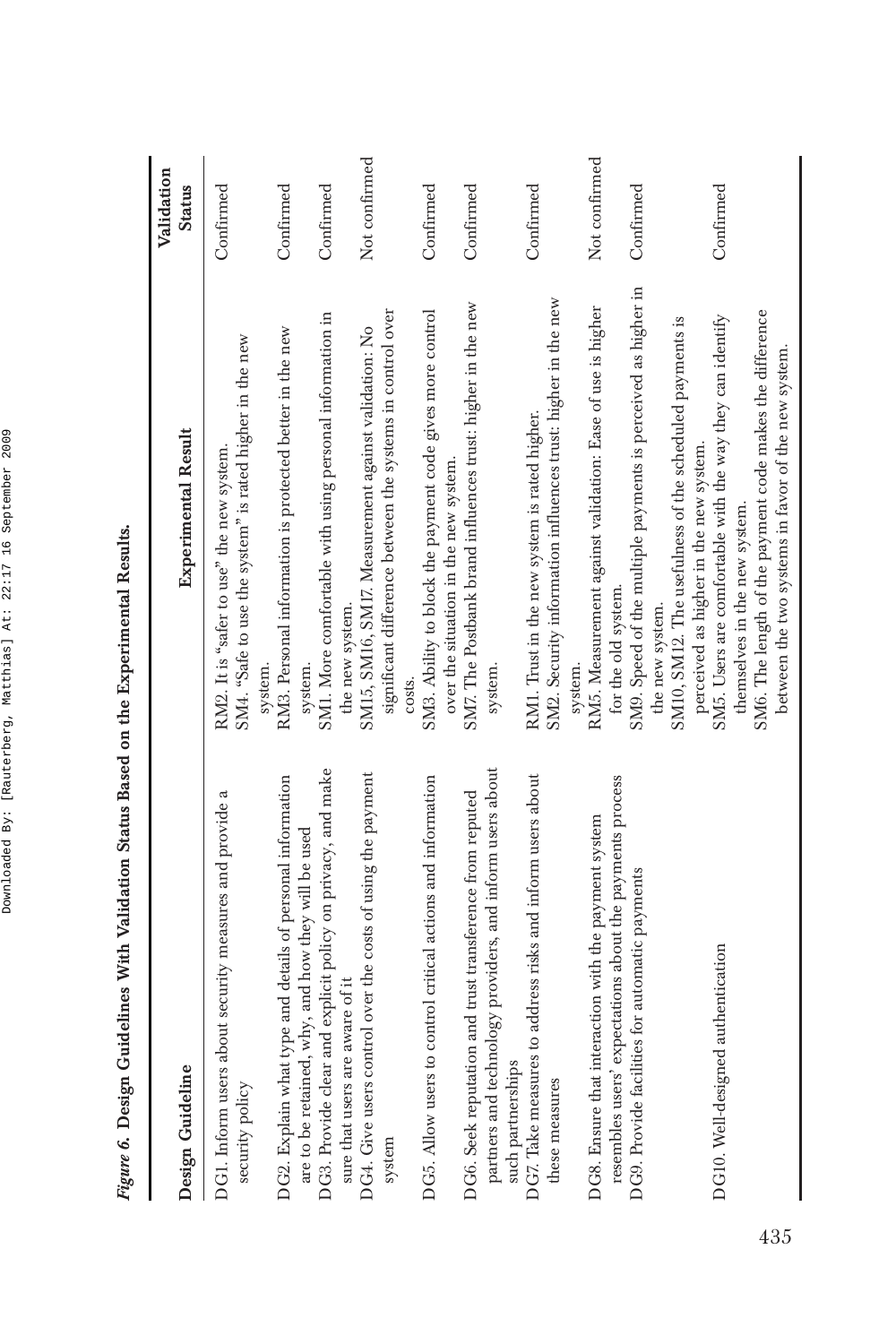use could be partially attributed to the improved interaction design in accordance with DG8. However, there is a contradictory result; despite the fact that the changes to the system were intended to improve its usability they did not create an observable improvement in the usability goal *ease of use* (RM5; Figure 4). The better rating for *ease of use* of the old system compared to the new one means that no claims can be made about the adequacy of this guideline.

DG9. Our experiment has demonstrated that the new feature of *multiple payments* brings benefits to users in terms of *speed* and *usefulness* (SM10 and SM12; Figure 5). This serves as evidence for validation of this guideline on automating payments. Regarding the other aspect of payment automation pertaining to scheduling payments, which was tested in the form of paying rent for a house, caution should be exercised when drawing conclusions about its contribution to the evaluation of this guideline. A proper execution of this task was supported only in the new system, whereas the participants using the old system had to repeatedly pay individual rent payments, and this was considered rather artificial by the participants who normally will not pay scheduled payments like rents in succession during one session. Some of the participants even refused to do the task, saying they would not pay rent in this way. Arguably, this experimental task favors the new system, which automated the task completely, whereas in the old system the task is not supported at all. Not surprisingly, participants reported high usefulness for this task in the new system (SM12; Figure 5).

On the other hand, scheduled payments have significantly decreased *ease of use* in the new system (RM5; see Task 3 in Figure 4). Possible reasons for this outcome are incorrect implementation of the task or the corresponding design guideline.

DG10. The difference in the length of the PIN code has underlined the importance of authentication, and suggests that a shorter four-digit *payment code* might be preferable to longer six-digit codes. This result, in combination with the observation that the participants were more comfortable with the *way they can identify themselves* in the new system (SM5 and SM6; Figure 5), supports the confirmation of this guideline concerning authentication.

It is however possible that the greater trust in the new system was a consequence of the whole complex of changes applied in accordance with the other guidelines. Taking into account a significant main effect for the difference between the tasks and the significance of the fourth order effect of the tasks factor in measuring trust in the system (RM1; Figure 4), participants scored Task 3 low on trust and Tasks 2 and 4 relatively high. Tasks 2 and 4 were focused mainly on the privacy and security policies and on the control over the critical information (DG1, DG2, DG3, and DG5). We conclude that these aspects were important in increasing trust and in alleviating risks for both systems.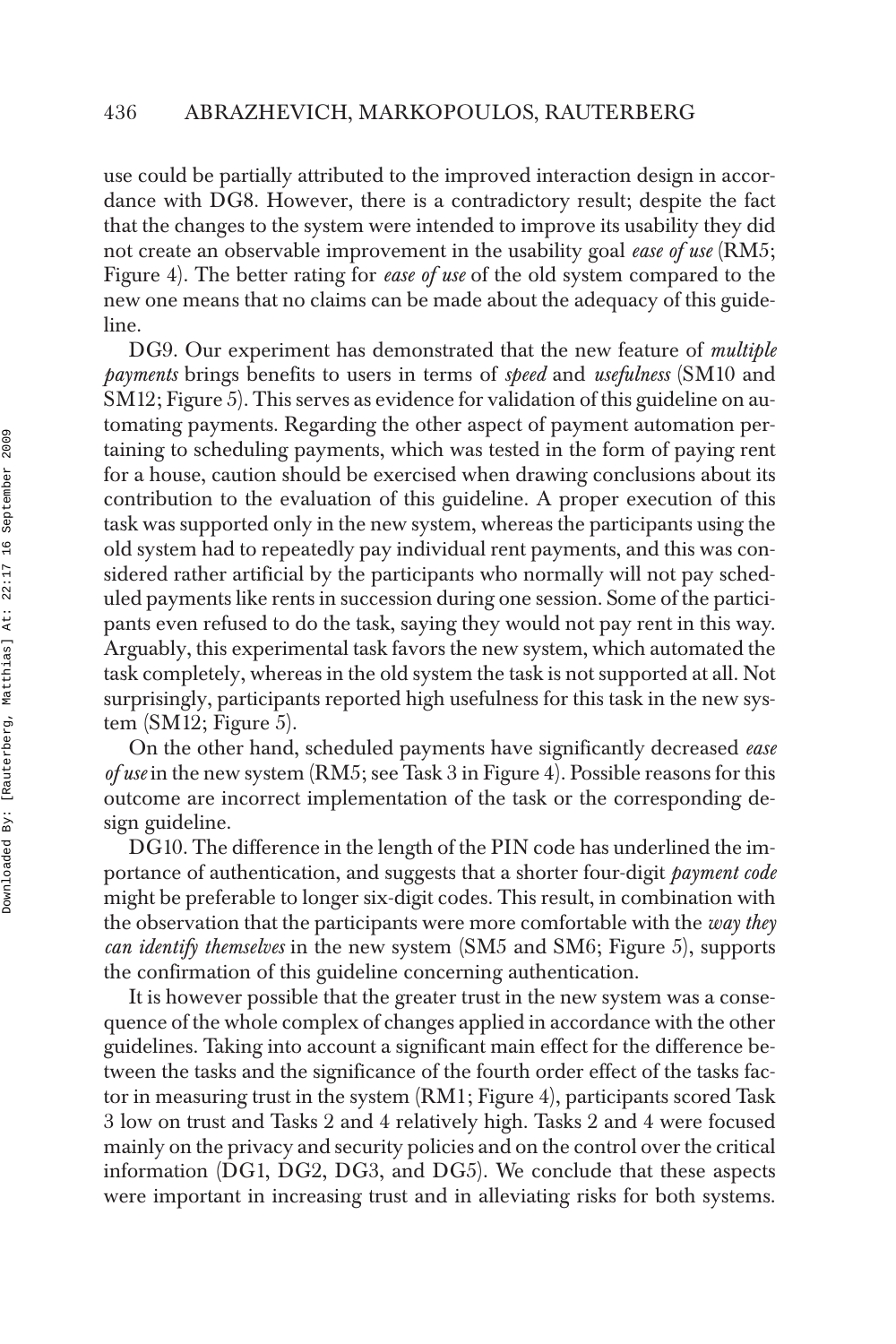The fact that the new system performed better in the *trust* measure than the old one gives added supporting evidence to the confirmation of DG1, DG2, DG3, and DG5.

In conclusion, the application of the design guidelines has resulted in the improvement of users' attitudes toward the new system relative to the old one and has raised the overall user acceptance for the redesigned system. The new system has scored higher than the old one in *trust* and *perceived usefulness*. The analysis of the results has indicated that the participants would be more likely to accept the new system. This is a good indicator of an overall positive influence of the set of design guidelines on user acceptance.

## **6.12. Limitations of the Experimental Study**

When studying the use of design guidelines one always needs to address the problems that their adequacy and relevance have to be studied through their application to specific instances of the systems concerned and that their application is dependent on the interpretation of the designer who applies them. The extended descriptions of the design guidelines (which can be found in Abrazhevich, 2004) include a detailed operational description slightly more extensive than shown for DG1 in Figure 2. Our experiment could not attempt to confirm every detail of each DG as this poses several methodological and practical difficulties (see, e.g., Weir, Anderson, & Jack, 2006). Thus it may be argued that our findings (positive and negative) are predicated upon the way this one designer applied them. For example, advice advocating display of privacy statements does not detail what this policy should be and how it should be presented to users. The designer using the corresponding guideline relied on existing industrial practice, reference sources, and his own experience. It can also be argued that the results are predicated upon the specific system studied. Further studies involving more designers or applying the guidelines to different payment systems would help increase our confidence in the guidelines and improve them further.

The application of our set of guidelines as a whole has demonstrated an indisputable overall positive impact. The experimental results provide supporting evidence for the usefulness of DG1, DG2, DG3, DG5, DG6, DG7, DG9, and DG10. Further, the interpretation and adaptation to the problem at hand will always accompany the real-life application of design guidelines by practitioners, and this is why this validation case study can claim a high degree of ecological validity.

DG4 on control over the costs of using the payment system was not confirmed. A possible explanation might be that the issue of costs may be not as important as it seemed prior to the validation experiment, but this would conflict with other studies on the costs of electronic payments (Humphrey, Kim,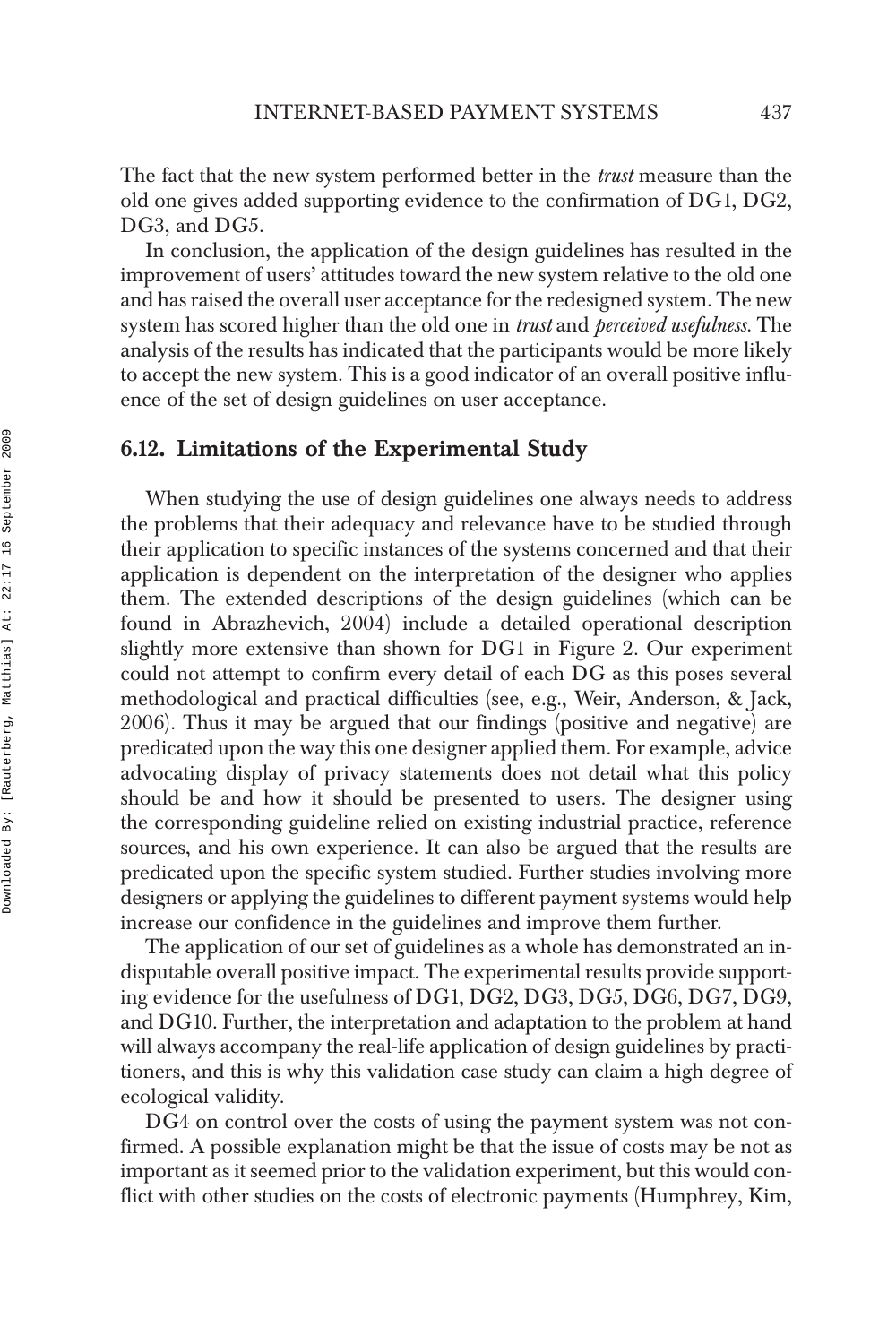& Vale, 2001). Assuming that DG4 has a sound rationale, a possible reason for it not being confirmed could be that it was not implemented appropriately, or that this guideline is more relevant after sustained use of a system that was not evaluated in our experimental set up.

In most cases, the application of our DGs resulted in improvements in users' attitudes. For the few cases that this did not happen, simple explanations could be that there are inherent flaws in these DGs or that these DGs do not create an impact large enough to affect users' attitudes. Alternative explanations for not being able to confirm all DGs are discussed next.

Arguably, the old system was already well designed. A thorough design process preceding the first trials had already taken care of many crucial user concerns, and the creators of the system were quite proficient in their domain. It is hard to improve upon an already good system, which may be a reason for our guidelines not always resulting in significant improvements. For example, consider the result that there is no improvement in the usefulness of help in the new system. Both systems were evidently quite easy to understand because the participants did not need to consult the help facility. Thus, improvements made to the help system were not substantial enough to result in significant differences regarding how help was evaluated by participants.

Other negative results may reflect not necessarily on the design guidelines but on the details of its implementation. For example, it was not possible to record some of the new Payphone IVR voice menu items, as we did not have access to the voice of the person who had recorded the original items. Developers had to cut and paste the existing audio files to make new menu items. This workaround made some voice menu items sound a bit unnatural. This and other similar implementation problems may have resulted in the lack of statistically significant improvements in users' attitude and may even account for the lower rating of usability of the new system.

Although the whole experiment was set up to maximize ecological validity, there were still some limitations on how well the use and operation of the payment system could be simulated in a laboratory. For example, there was no customer support line, nor a fully fledged Web site for help and support that could be seamlessly integrated into the Postbank online help system. However, these limitations that are inherent in a laboratory experiment did not surface during the experiment sessions, so we argue that they do not compromise the validity of our findings.

From the original set of guidelines DG11 (on interaction design) is omitted. Although a clear usable interface is very important and we stand by the rationale for this guideline, the detailed advice it provides does not add to existing sets of guidelines for designing usable systems (e.g., see Nielsen, 1999). It is recommended that our set of guidelines should be used in conjunction with the guidelines proposed here that are specific to payment systems.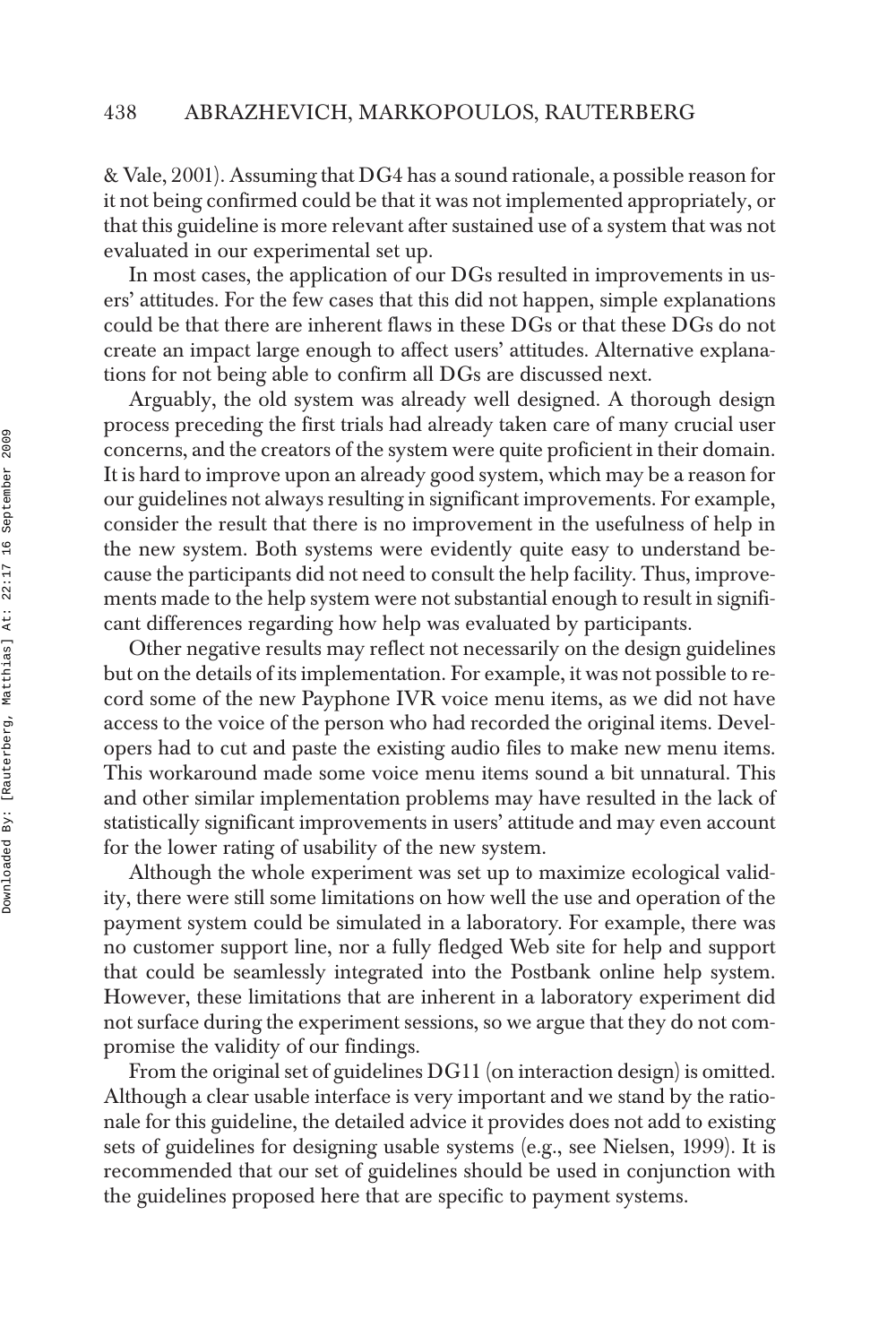DG12 concerning customization was not found applicable by the designer during the evaluation study, who considered it outside the scope of his design problem. We believe, however, that this reflects more the organizational and business context that he operates rather than its importance to end-users. Therefore the guideline is maintained.

# **7. REVISED GUIDELINES FOR THE DESIGN OF ONLINE PAYMENT SYSTEMS**

Based on the collection of studies reported, a set of 10 guidelines is put forward for which we consider ample evidence has been accrued regarding their positive impact upon user acceptance of payment systems. We describe them very briefly next, and we refer readers to Abrazhevich (2004) for a more extensive description:

- 1. Take measures to address risks (regarding safety, security, and privacy) and inform users making the measures taken visible, understandable, and justifiable.
- 2. Ask and use personal information parsimoniously, explaining what type of information will be retained, what it will be used for, and how it will be managed.
- 3. Provide a clear and explicitly privacy policy; make it known and understandable to users. Display privacy seals or announce compliance to related privacy legislation or codes of fair information practice.
- 4. Provide clear and complete explanation of costs associated with payments and use of the system; aim to lower or even eliminate these costs for the user.
- 5. Allow users to control critical actions and information: Provide flexible interaction sequence delaying commitment to the transaction until it is absolutely necessary. Allow users to block accounts off line or deactivate passwords.
- 6. Seek reputation and trust transference from reputed partners and technology providers and communicate trust transference to users; in practice this may mean informing users about partnerships and business relations with reputable partners.
- 7. Ensure that interaction with the payment system resembles users' expectations about the payment process. Designers should seek to understand users' mental model of the payment process, comply with the process applied by market leaders, avoiding frequent changes to how this process is implemented.
- 8. Support automation of payments: support scheduled payments and multiple, batch payments; support features such as personal address books or databases with payee information.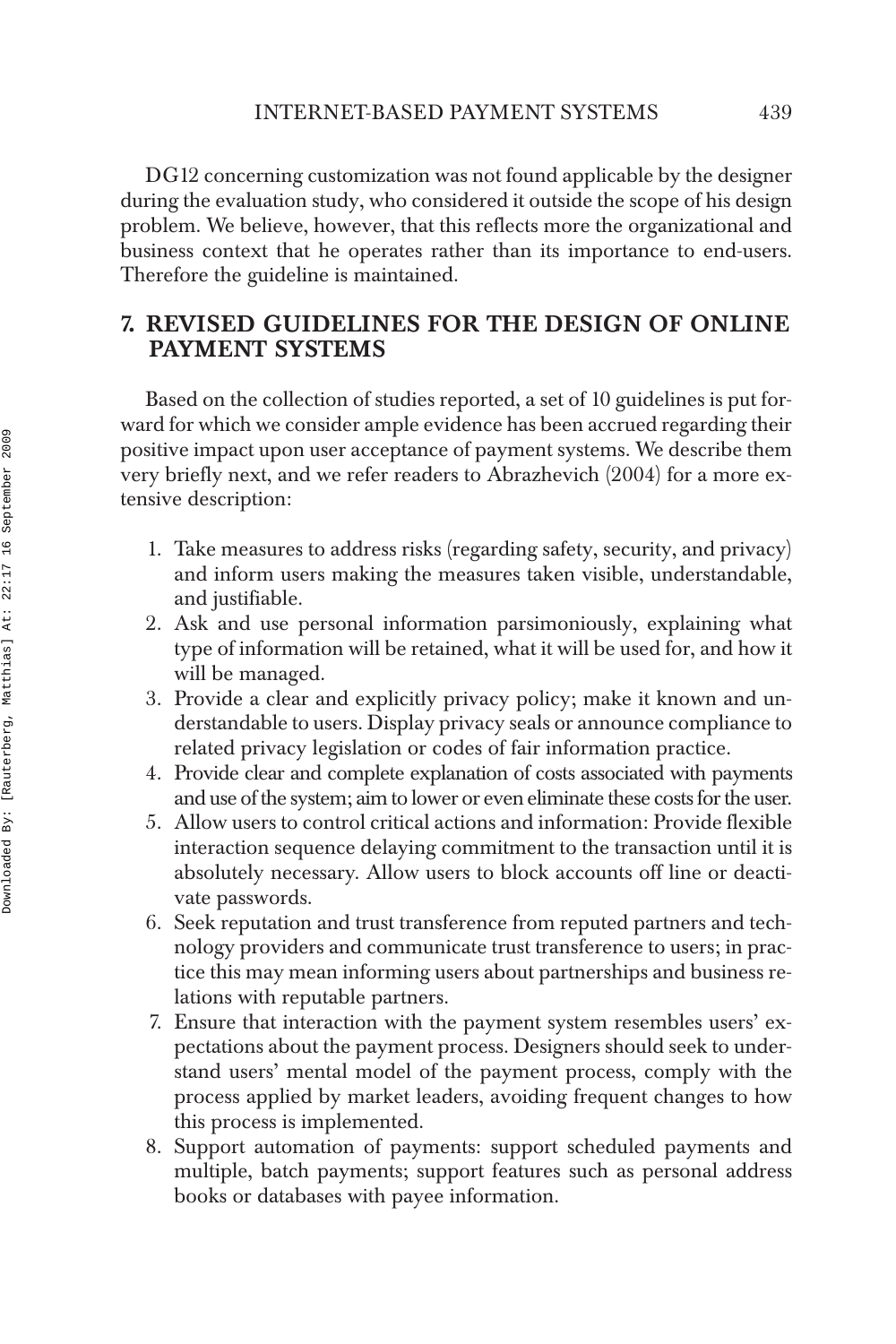#### 440 ABRAZHEVICH, MARKOPOULOS, RAUTERBERG

- 9. Provide usable authentication; limit the number of authentication steps to two if possible and avoid reauthentication prior to less significant operations, such as viewing account status.
- 10. Support customization of the payment system, for example, features for currency conversion, personalized message to go with payments, multiple logins for a group of people (e.g., family, organization, etc.).

# **8. CONTRIBUTION AND SUGGESTION FOR FUTURE WORK**

Current practice regarding the interaction design of online EPSs is based mainly on ad hoc practices borrowed from the domain of banking or on general methods for Web design (e.g., Nielsen, 1999). Until now there has been no empirically based design advice for designers of online EPSs. This article contributes to this field a set of guidelines based on extensive empirical studies. The resulting guidelines do not substitute for general usability guidelines, principles, or heuristics but complement them to take into account user concerns specific to Internet-based payment systems.

An interesting avenue for future work that would complement our results would be to model the impact of individual factors on the user acceptance of EPSs. This could lead to the development of validated instruments for predicting the user acceptance of EPSs, encompassing concerns such as privacy, trust, security, and usability.

Another extension of this research is the further application of these design guidelines and further validation experiments. It would be an interesting long-term study to observe the effect of the design guidelines in a real-life system on the market, to observe their relevance over a longer span of time, and to track and investigate the impact of their development.

Another promising direction for future research is the development of an Inspection Method (Nielsen & Mack, 1994) for the evaluation of EPSs. For instance, heuristic evaluations or checklists for diagnosing interaction design defects in online EPSs could be derived from the set of guidelines presented, thus paving the way for improvements and changes in the current and future systems.

#### **NOTES**

*Acknowledgments.* We acknowledge all the parties who have participated as test participants, and in particular the expert for EPS at Postbank Betaallijn.

*Support.* We are grateful for the support of IPO, Centre for User-System Interaction, JF Schouten School for User System Interaction Research, Faculty of Industrial Design at Eindhoven University of Technology, Comsys BV, and Postbank, the Netherlands.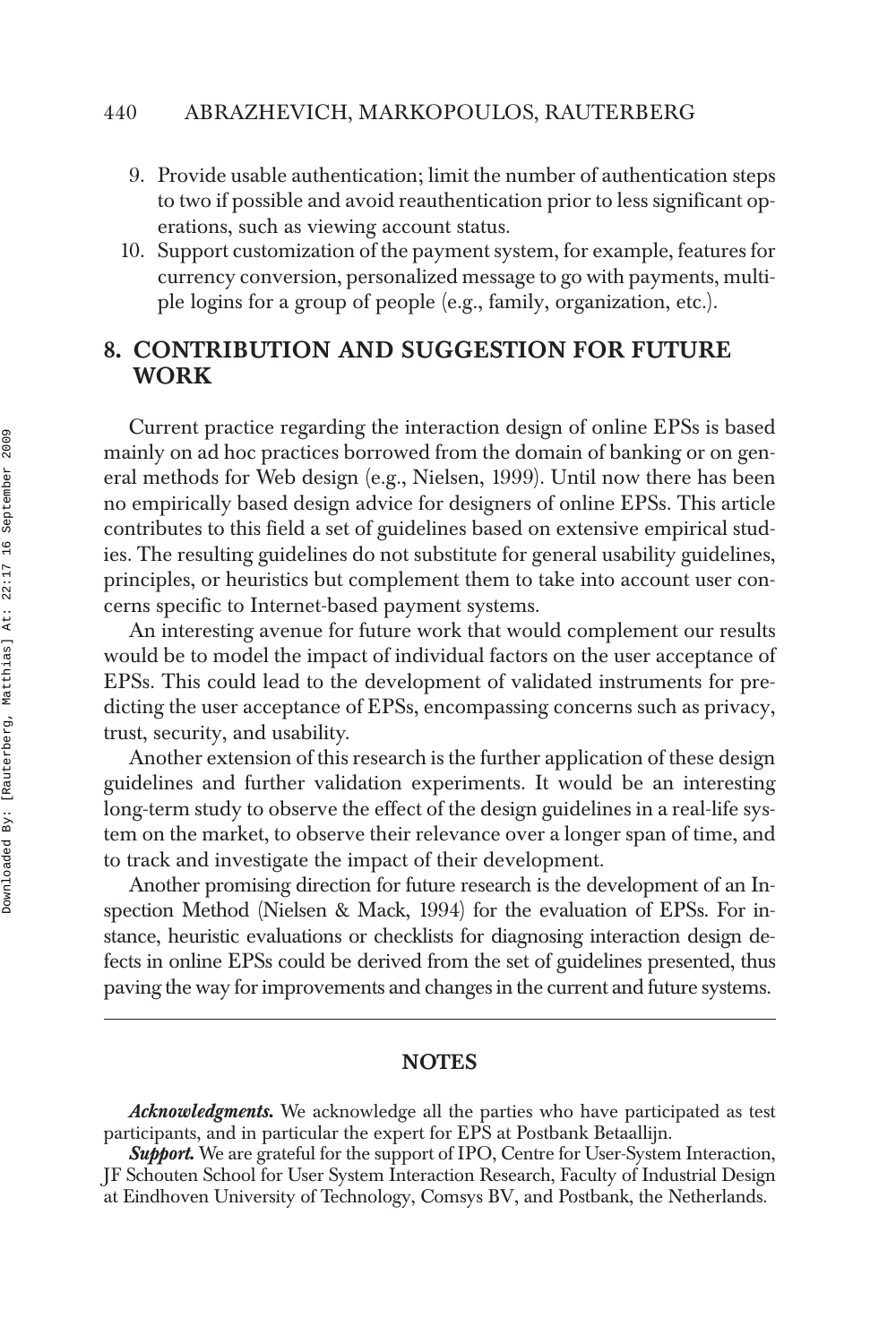*Authors' Present Addresses.* Dennis Abrazhevich, Mobilnova.com. E-mail: dennisa@ gmail.com. Panos Markopoulos, Department of Industrial Design, Eindhoven University of Technology, PO box 513, 5600MB Eindhoven, The Netherlands. E-mail: p.markopoulos@tue.nl. Matthias Rauterberg, Department of Industrial Design, Eindhoven University of Technology, PO box 513, 5600MB Eindhoven, The Netherlands. E-mail: g.w.m.rauterberg@tue.nl.

*HCI Editorial Record.* First manuscript received February 22, 2006. Revisions received October 22, 2007, July 10, 2008, and November 12, 2008. Accepted by Richard Pew. Final manuscript received December 2, 2008.—*Editor*.

#### **REFERENCES**

- Abrazhevich, D. (2001a). Classification and characteristics of electronic payment systems. In K. Bauknecht, S. K. Madria, & G. Pernul (Eds.), *Electronic Commerce and Web Technologies: Second International Conference, EC-Web 2001, Lecture Notes in Computer Science* (Vol. 2115, pp. 81–90). Berlin: Springer-Verlag.
- Abrazhevich, D. (2001b). Electronic payment systems: Issues of user acceptance. In B. Stanford-Smith & E. Chiozza (Eds.), *E-work and E-Commerce* (pp. 354–360). Amsterdam: IOS Press.
- Abrazhevich, D. (2001c). A survey of user attitudes towards electronic payment systems. In *The 15th Annual Conference of the Human Computer Interaction Group of the British Computer Society, IHM-HCI-2001* (Vol. 2, pp. 69–71). Toulouse, France: Cepadues-Editions.
- Abrazhevich, D. (2002). Importance of user-related factors in electronic payment systems. In J. E. J. Prins, P. M. A. Ribbers, H. C. A. van Tilborg, A. F. L. Veth, & J. G. L. van der Wees (Eds.), *Trust in Electronic Commerce—The role of trust from a legal, an organisational and a technical point of view* (pp. 85–89). The Hague, the Netherlands: Kluwer Law International.
- Abrazhevich, D. (2004)*. Electronic payment systems: A user-centred perspective and interaction design*. Unpublished doctoral dissertation, Eindhoven University of Technology, Eindhoven, the Netherlands.
- Abrazhevich, D., & Markopoulos, P. (2002). Diary study on internet payment systems. In H. Sharp, P. Chalk, J. LePeuple, & J. Rosbottom (Eds.), *Proceedings of the Conference on Human Computer Interaction HCI 2002* (pp. 42–46). London: Springer.
- Ajzen, I., & Fishbein, M. (2005). The influence of attitudes on behavior. In D. Albarracín, B. T. Johnson, & M. P. Zanna (Eds.), *The handbook of attitudes* (pp. 173–221). Mahwah, NJ: Erlbaum.
- Bank for International Settlements. (2000). *Survey of electronic money developments, May 2000*. Basel, Switzerland: Author.
- Bank for International Settlements. (2001). *Survey of electronic money developments, November 2001*. Basel, Switzerland: Author.
- Brooke, J. (1996). SUS: A quick and dirty usability scale. In P.W. Jordan, B. Thomas, B. A. Weerdmeester, & I. L. McClelland (Eds.), *Usability evaluation in industry* (pp. 189–194). London: Taylor & Francis.
- Cofta, P. (2006). Convergence and trust in eCommerce. *BT Technology Journal, 24,* 214–218.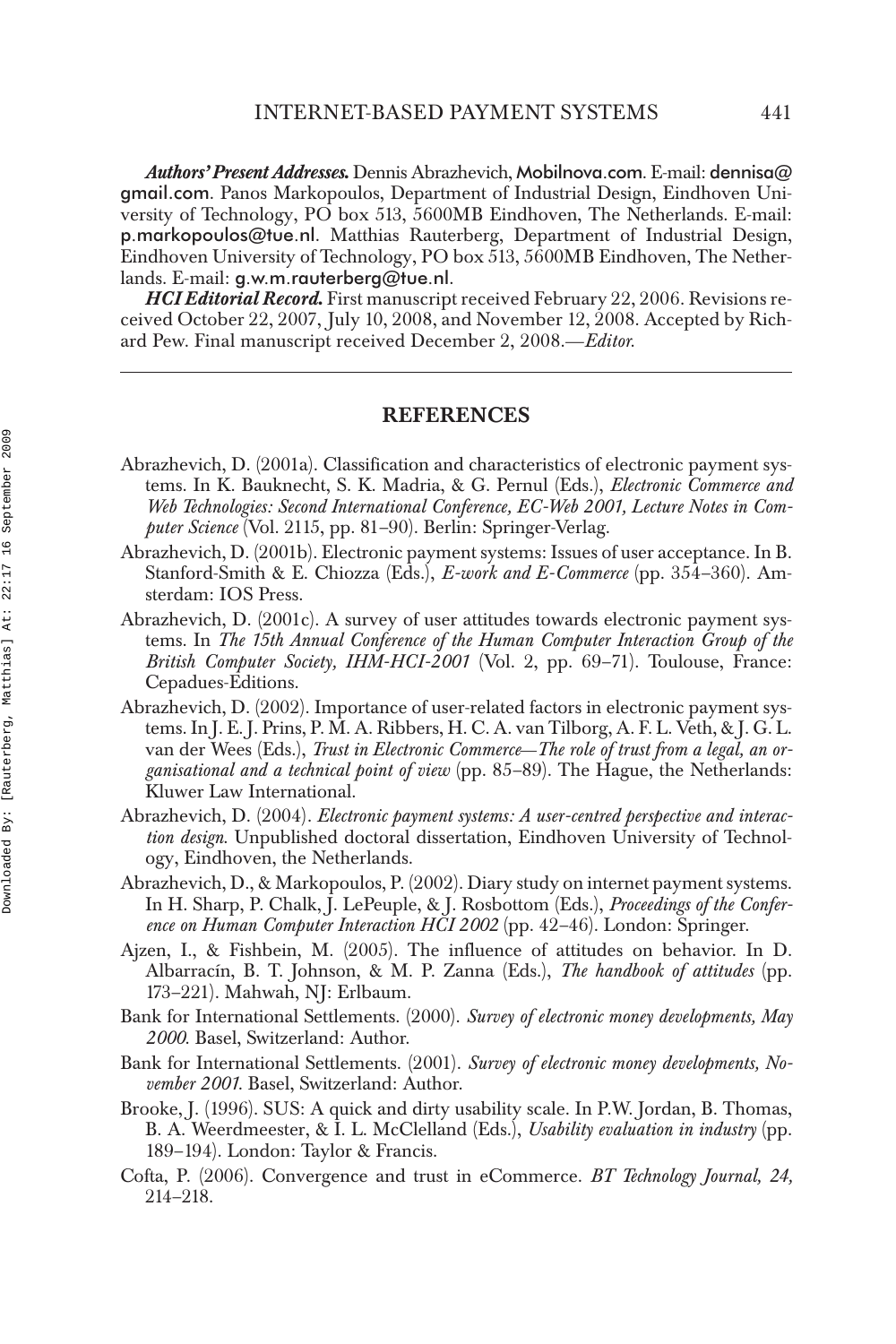Corbin, J., & Strauss, A. (1990). Grounded theory research: Procedures, canons, and evaluative criteria. *Qualitative Sociology, 13,* 3–21.

Davis, F. (1989). Perceived usefulness, perceived ease of use, and user acceptance of information technology. *MIS Quarterly, 13,* 319–340.

Dinev, T., & Hart, P. (2003). *Privacy concerns and Internet use—A model of trade-off factors.* Seattle, WA: Academy of Management Meeting.

- ECB (2001). Payments and securities settlement system in the European Union. Frankfurt: European Central Bank.
- ECB ( 2003). E-payments in Europe—The Eurosystem's perspective. Frankfurt: European Central Bank.

Egger, F. N. (2003). *From interactions to transactions: designing the trust experience for business-to-consumer electronic commerce*. Unpublished doctoral dissertation, Eindhoven University of Technology, Eindhoven, the Netherlands.

Guttmann, R. (2003). *Cybercash: The coming era of electronic money*. Basingstoke, UK: Palgrave.

- GVU. (1998). *GVU's 10th WWW User Survey. GVU.* Retrieved January 12, 2004, from http://www.gvu.gatech.edu/user\_surveys/survey-1998-10/
- HFD. (2001, March 20). MKB dreigt met boycot chipknip [*SMEs threaten chipnip with boycott*]. *Het Financieele Dagblad*
- Humphrey, D. B., Kim, M., & Vale, B. (2001). Realizing the gains from electronic payments: costs, pricing, and payment choice. *Journal of Money, Credit and Banking, 33,* 216–234.
- Intermediar. (2005, March 24). De pin is nadir dan de chip [*The pin is closer than the chip*]. *Intermediar, 12,* 11.
- ISO. (1996). ISO 9241. *Ergonomic requirements for office work with visual display terminals*, Part 11.
- Jupiter Research. (2000). *Internet payments.* Jupiter Media Metrix.
- Kalakota, R., & Whinston, A. (1997). *Electronic commerce: A manager's guide*. Reading, MA: Addison-Wesley.
- Koufaris, M. (2002). Applying the technology acceptance model and flow theory to online consumer behavior. *Information Systems Research, 13,* 205–223.
- Laudon, K. C., & Traver, C. G. (2002). *E-Commerce: Business, technology, society*. London: Addison-Wesley.
- Libbenga, J. (2001, March 9). Ondergang Chipper markeert nieuw begin [*The failure chipper marks a new beginning*]. *Automatisering Gids, 10*.
- Lietaer, B. (2002). *The future of payment systems.* Unisys Corporation.
- Lynch, D. C., & Lundquist, L. (1996). *Digital money: The new era of Internet commerce*. Chichester, UK: Wiley.
- Mackay W. E., & Fayard, A. L. (1997). HCI, natural science and design: A framework for triangulation across disciplines In *Proceedings of the 2nd conference on Designing Interactive Systems: processes, practices, methods, and techniques - DIS'97* (pp. 223–234). New York: ACM.
- Maxwell, S. E., & Delaney, H. D. (2000). *Designing experiments and analyzing data: A model comparison perspective.* London: Erlbaum.
- Mayhew, D. J. (1999). *The usability engineering lifecycle: A practitioner's handbook for user interface design*. San Francisco: Morgan Kaufmann.